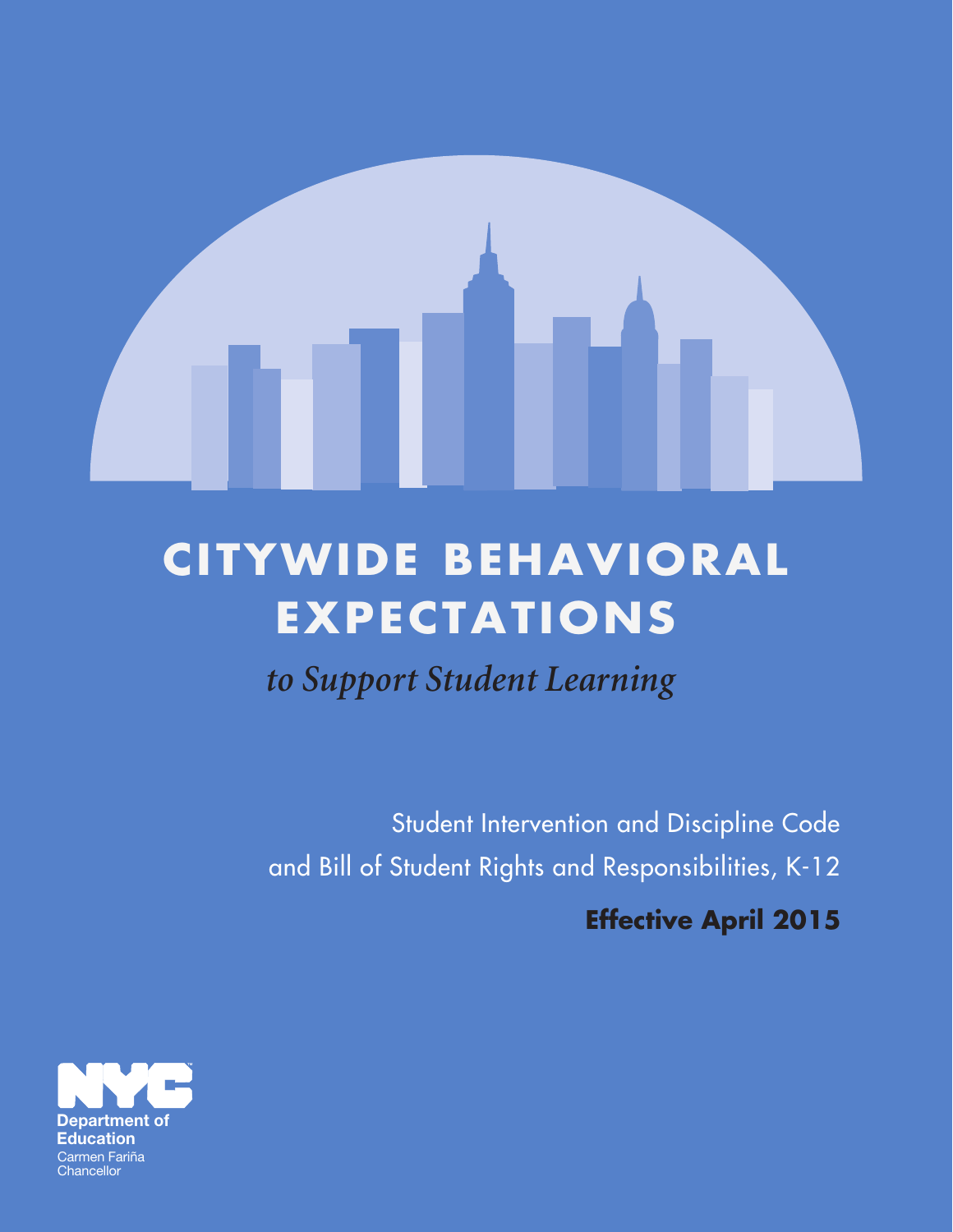

**Carmen Fariña** *Chancellor*

**Elizabeth Rose** *Deputy Chancellor Division of Operations*

**Lois Herrera** *Chief Executive Officer Office of Safety and Youth Development*

It is the policy of the Department of Education of the City of New York not to discriminate on the basis of race, color, religion, national origin, citizenship/immigration status, age, disability, marital status, sex, sexual orientation, or gender identity/expression in its educational programs and activities, and to maintain an environment free of sexual harassment, as required by law.

Inquiries regarding compliance with appropriate laws may be directed to: Office of Equal Opportunity, 65 Court Street, Brooklyn, New York 11201, (718) 935-3320.

*Citywide Behavioral Expectations to Support Student Learning (Student Intervention and Discipline Code and Bill of Student Rights and Responsibilities, K-12)* was prepared for publication by the Office of Instructional Publications, Christopher Sgarro, Director. Graphic design and formatting provided by Tobey Hartman.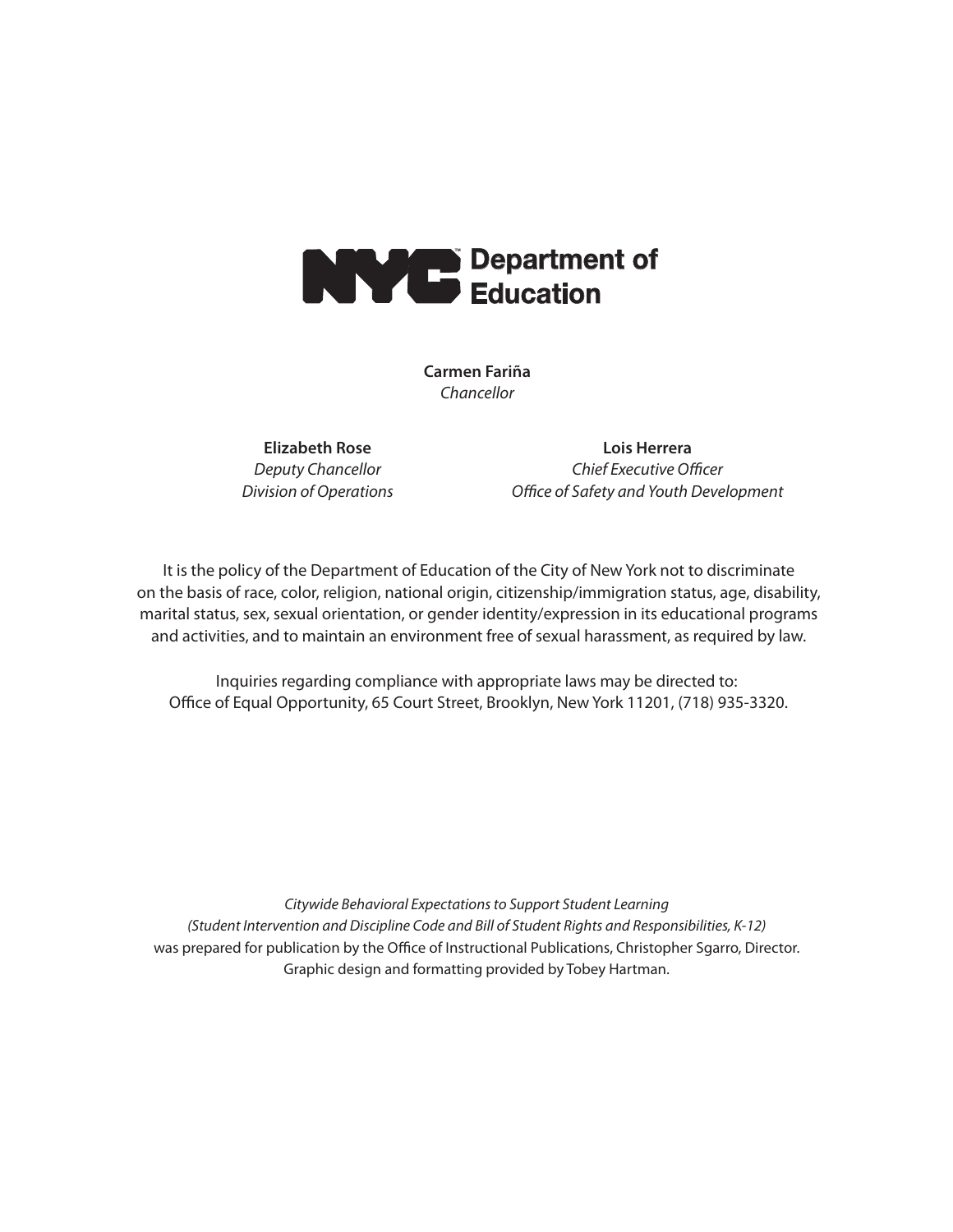## CITYWIDE STANDARDS OF INTERVENTION AND DISCIPLINE MEASURES

The New York City Department of Education is committed to ensuring that our schools are safe, secure, and orderly environments in which teaching and learning take place each day. A safe and supportive school depends upon the efforts of all members of the school community—teachers, students, administrators, parents, counselors, social workers, safety personnel, related service providers, cafeteria workers, custodians, and bus staff—to treat one another with mutual respect.

Included in this document is the *Student Bill of Rights and Responsibilities*, which promotes responsible student behavior and an atmosphere of dignity and respect by establishing guidelines to help students as they strive to become productive citizens in a diverse society.

### **TABLE OF CONTENTS**

| Progressive Ladder of Support and              |
|------------------------------------------------|
| Addressing Bullying and Bias-Based Behavior 10 |
|                                                |
|                                                |
| Student Bill of Rights and Responsibilities 15 |
|                                                |
|                                                |
|                                                |

### **STANDARDS OF BEHAVIOR**

All members of the school community students, staff, and parents—must know and understand the standards of behavior that all students are expected to live up to and the consequences if these standards are not met.

The Citywide Standards of Intervention and Discipline Measures (the Discipline Code) provides a description of conduct that does not meet the standards of behavior expected of students in the New York City public schools. It includes a range of guidance interventions and a range of permissible disciplinary and intervention measures that schools may use to address misbehavior. Also included is the Bill of Students Rights and Responsibilities.

The Discipline Code applies to all students.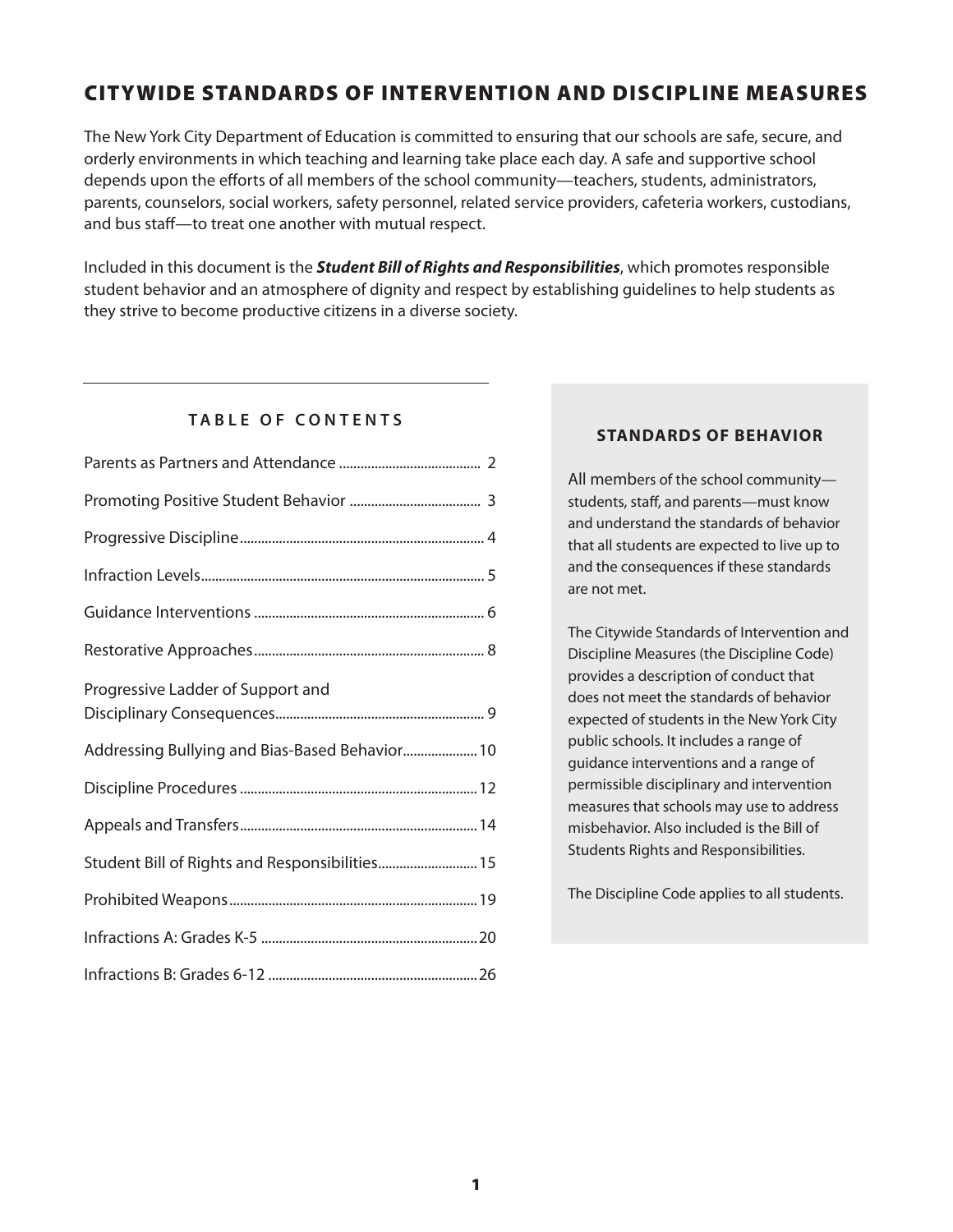### **PARENTS\* AS PARTNERS**

Students, parents, and school personnel all have a role in making schools safe and must cooperate with one another to achieve this goal. School staff should keep parents informed of their child's behavior and enlist parents as partners in addressing areas of concern. Outreach to parents can include, but is not limited to, a phone call and/or a written communication. As role models, parents and school staff should exhibit the behaviors that they would like to see students emulate.

To ensure that parents become active and involved partners in promoting a safe and supportive school environment, they must be familiar with the Discipline Code. School officials are responsible for sharing the information in this document with students, parents, and staff. Schools are encouraged to provide workshops for parents on understanding the Code and how best to work with the school to support their child's social-emotional growth. Educators are responsible for informing parents about their child's behavior and for nurturing the skills students need to succeed in school and in society. Parents are encouraged to discuss with their child's teacher and other school staff issues that may affect student behavior and strategies that might be effective in working with the student.

It is important that there is maximum consultation and communication between the school and the home. Guidance conferences attended by the principal or his/her designee, a guidance counselor, the student's parent(s), and one or more of the student's teachers are an effective means of encouraging parental input and should be held with students when appropriate. Parents who want to discuss guidance interventions in response to student behavior should contact their child's school, including the Parent Coordinator, or, if necessary, the Office of Family Advocacy and Community Engagement.

In the event a student engages in inappropriate behavior, the principal or principal's designee must report the behavior to the student's parent. When a student is believed to have committed a crime, the police must be summoned and the parent must be contacted. See Chancellor's Regulation A-412.

### **Attendance**

Attendance at school is vital to a student's academic progress and success. School personnel must ensure that appropriate outreach, intervention, and support are provided for students who exhibit attendance problems that may manifest themselves as truancy or patterns of unexcused absence or educational neglect.

In cases of truancy, school personnel must meet with the student and parent in order to determine needed supports and an appropriate course of action, which may include, but is not limited to: guidance intervention, referral for counseling, and/or referral to after-school programs.

The school's Attendance or Pupil Personnel Committee should review cases of chronic absenteeism and/or truancy and should involve attendance teachers, deans, guidance counselors, teachers, social workers, and other school staff in facilitating a resolution. Cases of suspected educational neglect must be called into the New York State Central Register in compliance with Chancellor's Regulation A-750.

<sup>\*</sup> Whenever used in this document, the term "parent" means the student's parent(s) or guardian(s) or any person(s) in a parental or custodial relationship to the student, or the student, if she/he is an emancipated minor or has reached 18 years of age.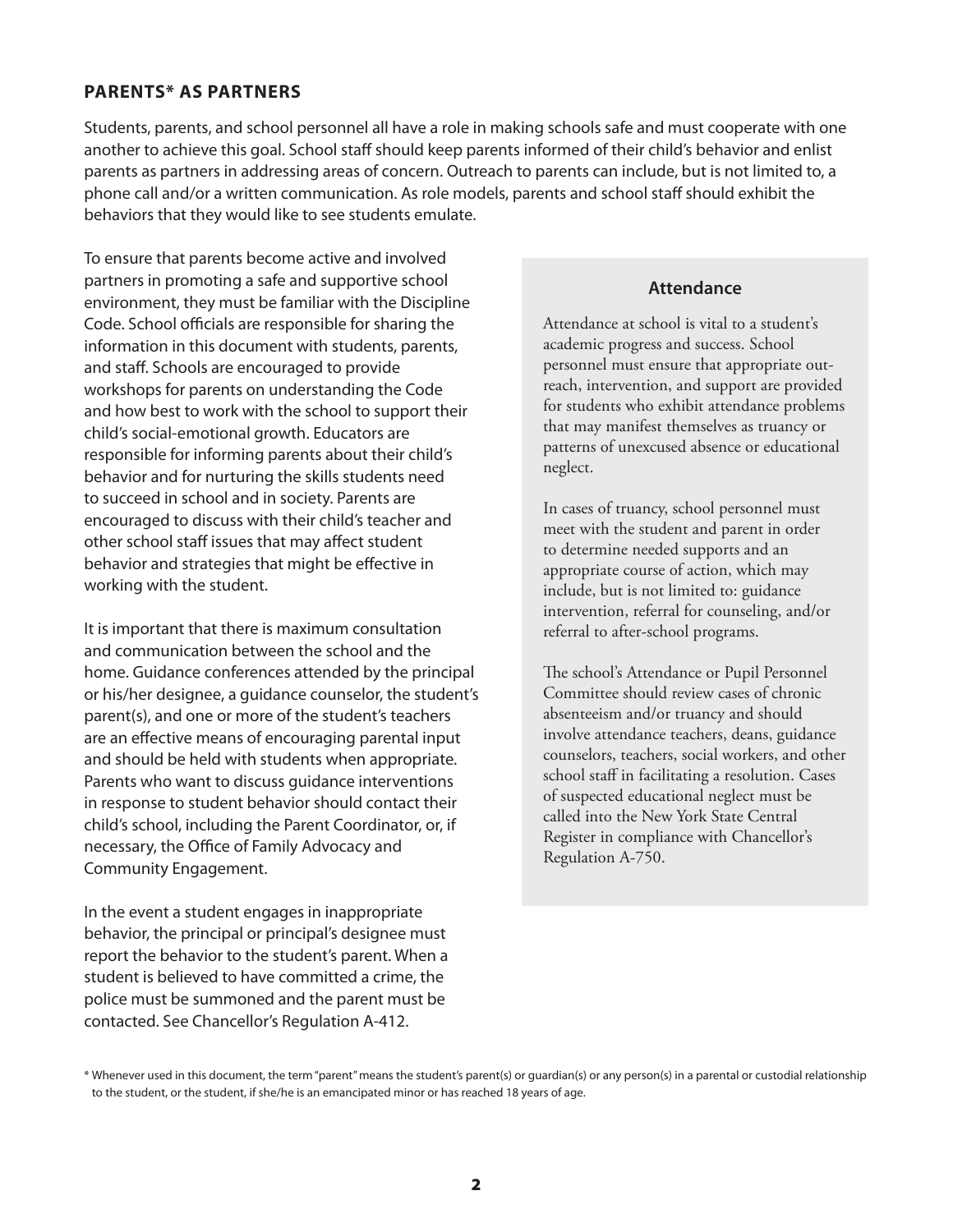## CREATING SAFE, SUPPORTIVE AND INCLUSIVE SCHOOLS

### **PROMOTING POSITIVE STUDENT BEHAVIOR**

School culture and climate have a profound impact upon students' academic progress and their relationships with peers and adults. Each school is expected to promote a positive school culture that provides students with a supportive environment in which to grow both socially and academically. Connecting students to school through opportunities to participate in a wide range of pro-social activities and to bond with caring, supportive adults, coupled with a comprehensive program of prevention and intervention, provides students with the experiences, strategies, life skills, and support they need to thrive.

Student engagement is integral to creating a positive school culture and climate that fosters students' social-emotional growth and academic achievement. Providing students with multiple opportunities to participate in a wide range of pro-social activities and, at the same time, bond with caring, supportive adults can help prevent negative behaviors.

Examples can include: providing students with meaningful opportunities to share ideas and concerns and participate in schoolwide initiatives; student leadership development; periodic recognition of students' achievements in a range of academic and cocurricular areas; using corrective feedback; and developing schoolwide positive behavior systems. Such opportunities, coupled with a comprehensive guidance program of prevention and intervention, provide students with the experiences, strategies, skills, and support they need to thrive.

Social-emotional learning is a basic component of a school's program of universal prevention for all students. Schools are expected to take a proactive role in nurturing students' pro-social behavior. Providing a range of positive behavioral supports as well as meaningful opportunities for socialemotional learning fosters resiliency. Effective social-emotional learning helps students develop fundamental life skills, including: recognizing and managing emotions; developing caring and concern for others; establishing positive relationships; making responsible decisions; and handling challenging situations constructively and ethically. When students develop these skills, they experience more positive relationships with peers, engage in more positive social behaviors and are less likely to engage in misconduct.

Establishing a schoolwide tiered framework of behavioral supports and interventions is essential to implementing progressive discipline. The goal of behavioral supports is to foster resiliency, help students understand and follow school rules, and support them in developing the skills they need to meet behavioral expectations.

School staff members are also responsible for addressing inappropriate student behaviors that disrupt learning. Administrators, teachers, counselors, and other school staff are

expected to engage all students in intervention and prevention strategies that address a student's behavioral issues and discuss these strategies with the student and his/her parent(s).

Intervention and prevention strategies include but are not limited to guidance support and services to address personal and family circumstances; social-emotional learning; conflict resolution; peer mediation; collaborative negotiation; restorative circles; anger management; stress management; collaborative problem solving; communication skills acquisition; the use of alternate instructional materials and/or methods; enrichment services; alternate class placement; and/or development or review of functional behavioral assessments and behavioral intervention plans, which should be developed and/or reviewed as an early intervention strategy. If, at any time, school officials suspect that a student's difficulties may be the result of a disability which may require special education services, the student should be referred immediately to the Committee on Special Education (CSE).

Through the use of intervention and prevention strategies that engage students and give them a clear sense of purpose, school staff members facilitate students' academic and social-emotional growth and assist them in following school rules and policies.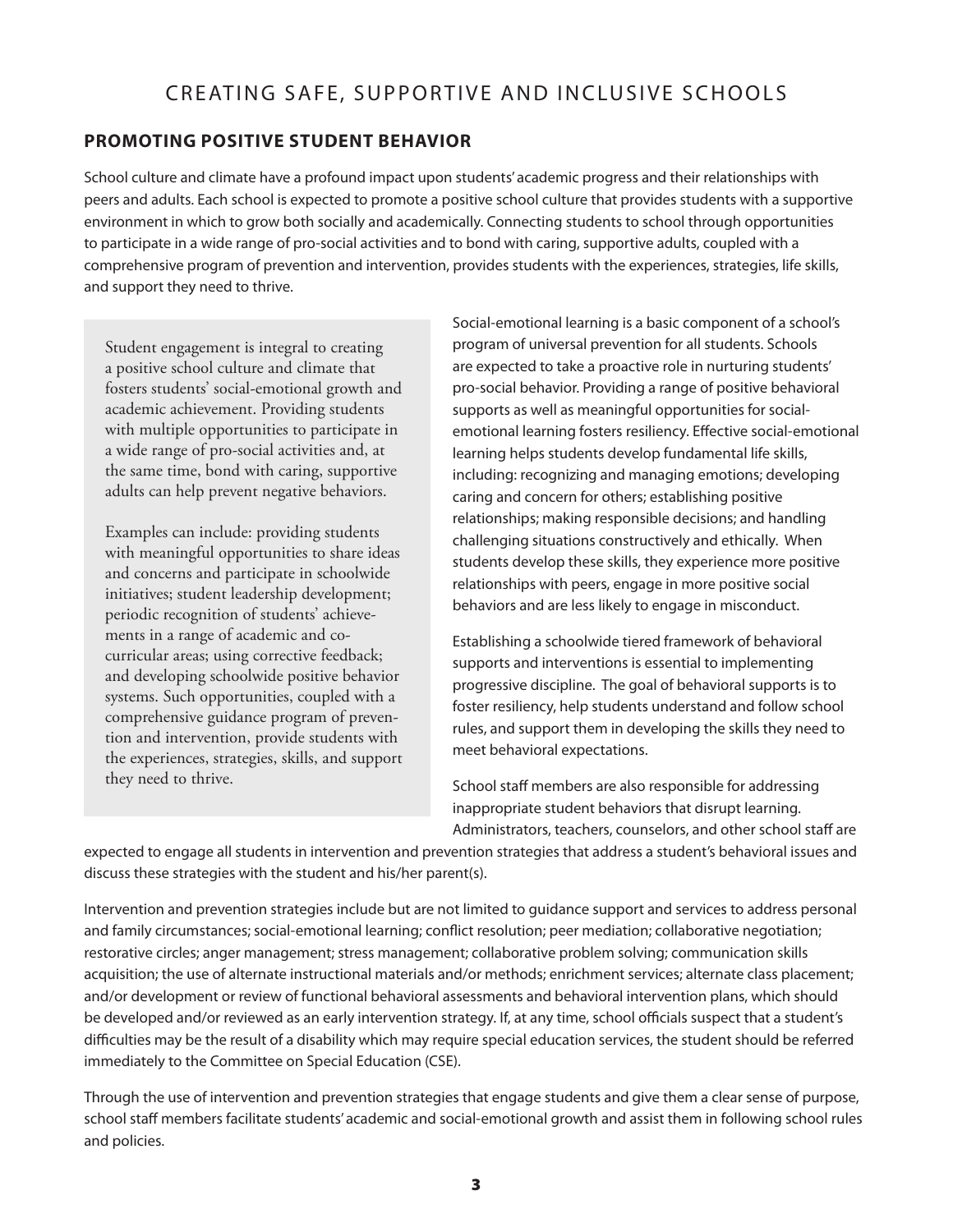### **PROGRESSIVE DISCIPLINE**

Understanding discipline as a "teachable moment" is fundamental to a positive approach to discipline. Progressive discipline uses incremental interventions to address inappropriate behavior with the ultimate goal of teaching pro-social behavior. Progressive discipline does not seek punishment. Instead, progressive discipline seeks concurrent accountability and behavioral change.

The goal of progressive discipline is prevention of a recurrence of negative behavior by helping students learn from their mistakes. Essential to the implementation of progressive discipline is helping students who have engaged in unacceptable behavior to:

- understand why the behavior is unacceptable and the harm it has caused;
- understand what they could have done differently in the same situation;
- take responsibility for their actions;
- • be given the opportunity to learn pro-social strategies and skills to use in the future; and
- understand the progression of more stringent consequences if the behavior reccurs.

#### **Determining the Disciplinary Response**

School officials must consult this document (the Discipline Code) when determining which disciplinary measure to impose. In determining how to best address inappropriate conduct, it is necessary to evaluate the totality of the circumstances surrounding the conduct. The following facts *must* be considered prior to determining the appropriate disciplinary measures:

- the student's age and maturity;
- the student's disciplinary record (including the nature of any prior misconduct, the number of prior instances of misconduct, and the disciplinary and guidance intervention measures applied for each);
- the nature, severity, and scope of the behavior;
- the circumstances/context in which the conduct occurred;
- the frequency and duration of the behavior;
- the number of persons involved in the behavior;
- the student's IEP (Individualized Education Plan), BIP (Behavioral Intervention Plan), and/or 504 Accommodation Plan, if applicable.

Guidance interventions are an essential adjunct to disciplinary measures.

Every reasonable effort must be made to correct student behavior through guidance interventions and other school-based strategies such as restorative practices. Guidance interventions are essential because inappropriate behavior or violations of the Discipline Code may be symptomatic of more serious problems that students are experiencing. It is, therefore, important that school personnel be sensitive to issues that may influence the behavior of students and respond in a manner that is most supportive of their needs.

Appropriate disciplinary responses should emphasize prevention and effective intervention, foster resiliency, prevent disruption to students' education, and promote positive school culture. When a student's misconduct results in a placement out of the classroom, the school should consider using peer mediation or the restorative circle process as an effective strategy to support a successful return to the student's regular program.

For students with disabilities whose behavior impedes the student's participation in school, a functional behavioral assessment (FBA) is an essential tool to understand the causes of the student's behavior. A behavioral intervention plan (BIP) after an FBA provides specific approaches to address the student's behavior.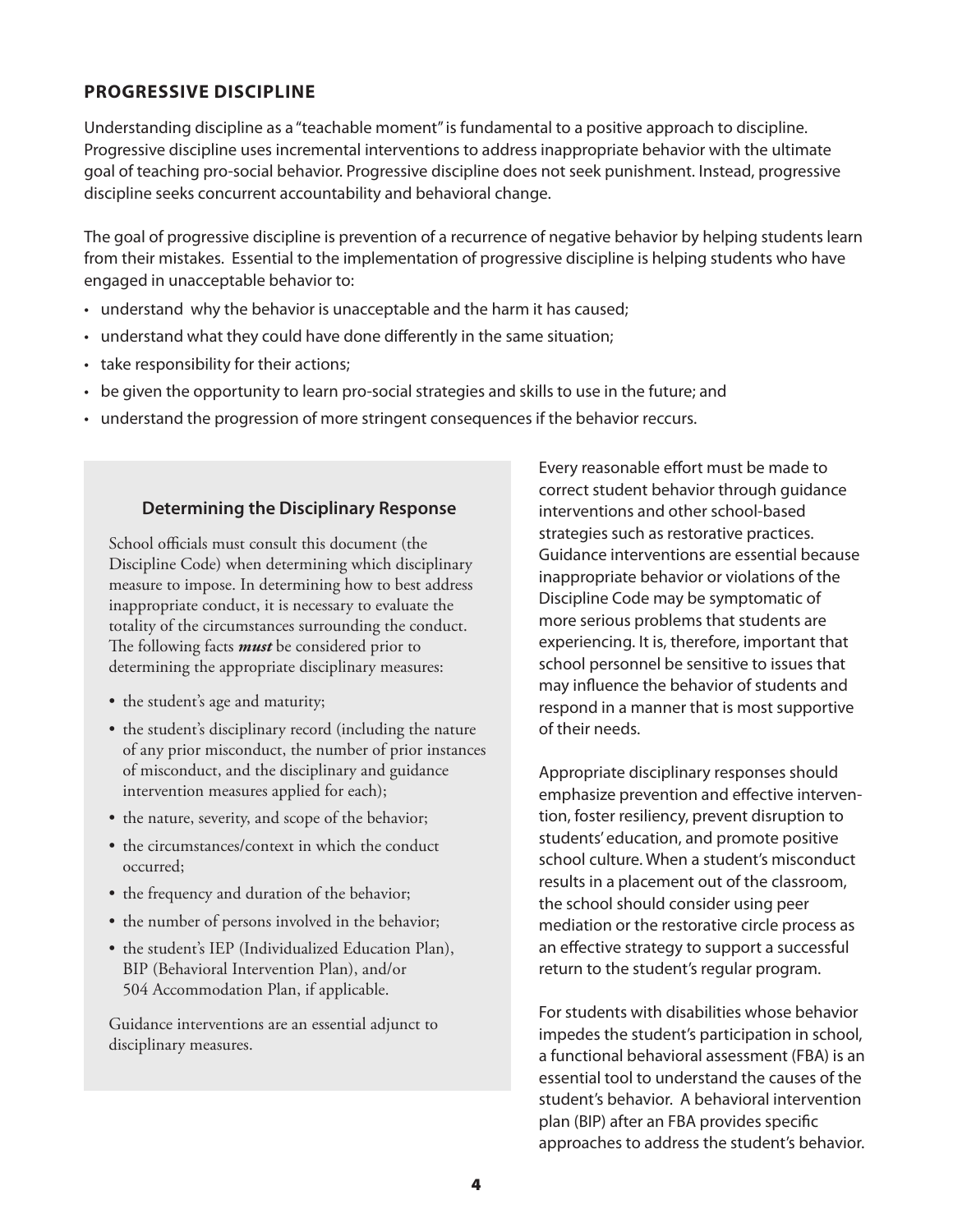### **PROGRESSIVE DISCIPLINE**

### **Infraction Levels**

The Citywide Behavioral Expectations to Support Student Learning holds students accountable for their behavior. Infractions are grouped into five levels based on the severity of the infraction. Whenever possible and appropriate, the response to misconduct should begin with the lowest level of disciplinary response and should include appropriate guidance intervention(s).

Principals, teachers, school staff, students, and parents need to know the disciplinary measures that can be taken when a student misbehaves or substantially disrupts a classroom. The Discipline Code is divided into two sections—Section A: Grades K-5 and Section B: Grades 6-12—to ensure that the age and general maturity of the student are considered. Some infractions may not apply to students in grades K-3.

| <b>Progressive Infraction Levels</b> |                                          |  |  |
|--------------------------------------|------------------------------------------|--|--|
| Level 1                              | Uncooperative/Noncompliant Behavior      |  |  |
| Level 2                              | Disorderly Behavior                      |  |  |
| Level 3                              | Disruptive Behavior                      |  |  |
| Level 4                              | Aggressive or Injurious/Harmful Behavior |  |  |
| Level 5                              | Seriously Dangerous or Violent Behavior  |  |  |

Each level of infractions provides a set of possible guidance interventions as well as a minimum to a maximum range of possible disciplinary responses that may be imposed by a teacher, principal, the Chief Executive Officer of the Office of Safety and Youth Development or other designee of the Chancellor or Community Superintendent.

### **Where and When the Discipline Code Applies**

The standards set forth in the Discipline Code apply to behavior:

- in school during school hours;
- before and after school, while on school property;
- while traveling on vehicles funded by the NYC DOE;
- at all school-sponsored events; and
- on other-than-school property when such behavior can be demonstrated to negatively affect the educational process or to endanger the health, safety, morals, or welfare of the school community.

When misbehavior involves communication, gestures, or expressive behavior, the infraction applies to oral, written, or electronic communications, including but not limited to texting, emailing, and social networking.

The enumerated infractions are not all-inclusive. Students who engage in misconduct which is not listed are subject to appropriate disciplinary measures by the teacher, principal or the Chief Executive Officer of the Office of Safety and Youth Development or other designee of the Chancellor or Community Superintendent based on violation of school rules. To ensure that staff, students, and parents are aware of all expected standards of behavior, school rules must be in writing and available to all students.

The Discipline Code provides graduated accountability measures for students who engage in repeated misbehaviors despite prior interventions and/or prior imposition of appropriate disciplinary measures.

More severe accountability measures will be imposed on those students who engage in a pattern of persistent misconduct. Whenever possible and appropriate, prior to imposing such penalties, school officials should exhaust less severe disciplinary responses and use guidance interventions.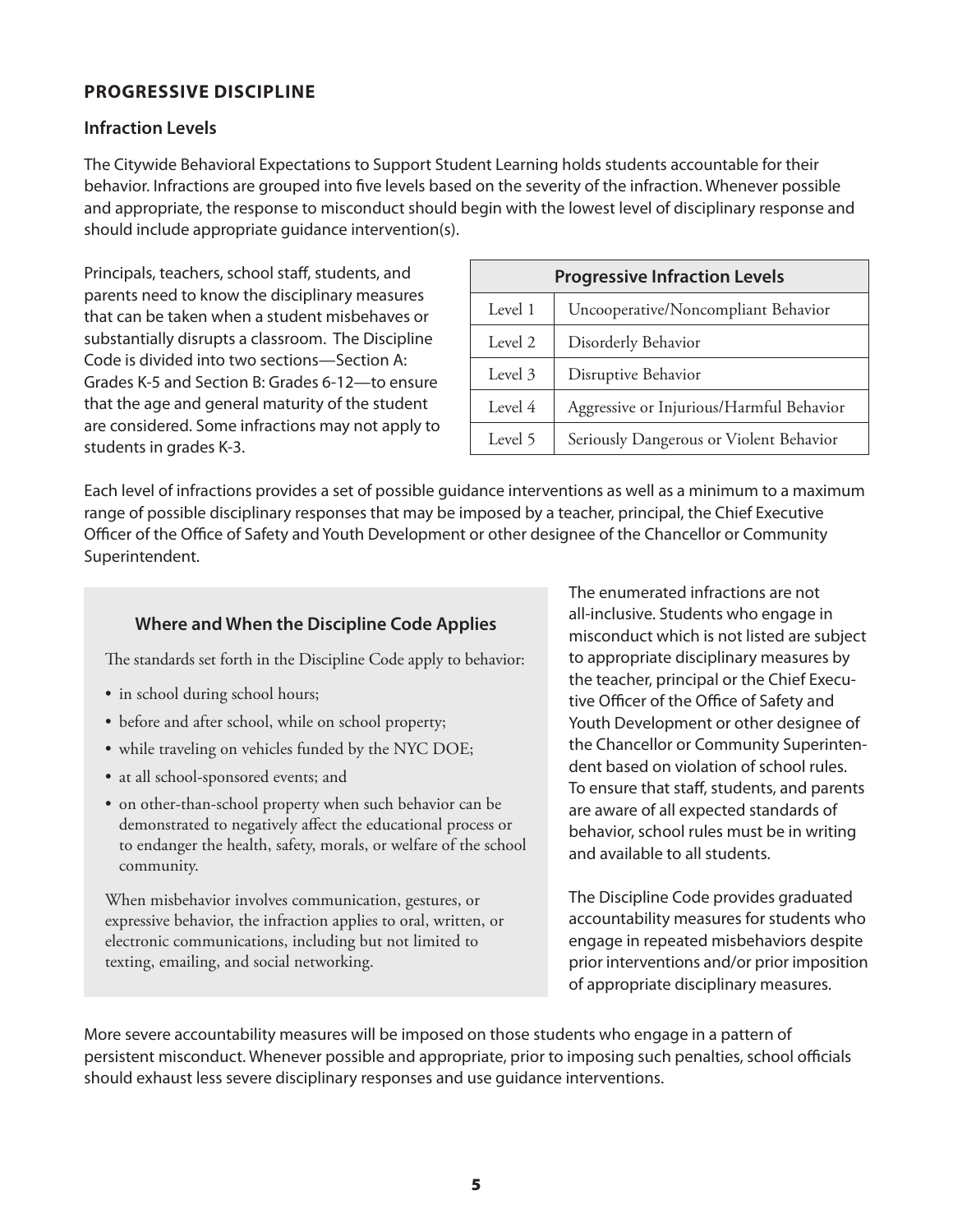## **ADDRESSING THE BEHAVIORAL NEEDS OF PRE-K CHILDREN**

The Discipline Code establishes behavioral expectations for students in grades K-12. The Discipline Code does not apply to students in Pre-K. The Department of Education and the NYC Administration for Children's Services are committed to ensuring that all children leave early childhood programs prepared to enter kindergarten ready to succeed academically and behaviorally. For more information about Behavior Management, see the Administration for Children's Services and Department of Education's Statement on Behavior Management on the Department of Education website under Early Childhood: http://schools.nyc.gov/Academics/ EarlyChildhood/educators/UPK.htm.

## **ADDRESSING THE NEEDS OF STUDENTS WITH DISABILITIES**

A functional behavioral assessment (FBA) is the process of determining why a student engages in behaviors that impede learning and how the behavior relates to the environment. An FBA is based on direct observation, information from teachers, providers and parents. It is used to understand the student's behavior, including when and why it occurs, and to develop recommendations to address the behavior.

An FBA must be considered when a student with a disability or a student who is presumed to have a disability (1) exhibits persistent behaviors that impede his or her learning or that of others, despite consistently implemented general schoolwide or classroomwide interventions; (2) engages in behavior that puts the student or others at risk of harm; or (3) is being considered by the CSE for a more restrictive program because of the student's behavior. A student is presumed to have a disability if the parent has expressed concern in writing that the student needs special education and related services or school staff express concern about a pattern of behavior or the student has been referred for an initial evaluation. An FBA must be conducted or updated after a finding in a manifestation determination review (MDR) that behavior is a manifestation of a student's disability.

After completion of an FBA, the IEP team must consider whether a behavioral intervention plan (BIP) is needed or needs to be updated. A BIP is a plan that is based on the results of an FBA and, at a minimum, includes a description of the problem behavior, hypotheses as to why the behavior occurs, and intervention strategies that include positive behavioral supports and services to address the behavior. For more information on FBAs, BIPs, and MDRs, see http://schools.nyc.gov/Academics/SpecialEducation/Classroom/behavior/ challenging-behaviors.htm.

## **GUIDANCE INTERVENTIONS**

To promote positive behavior, schools provide a range of prevention and intervention support services for students during and/or after school hours throughout the school year. When a student engages in misconduct, the non-exhaustive list of interventions must be considered based on the type of behavior in which a student has engaged. Guidance interventions are an integral part of a comprehensive response to misconduct. Schools are expected to provide support services at all stages of the disciplinary process, including during suspension. When used consistently and appropriately, guidance interventions help improve student behavior, lower the incidence of repeated misbehavior, and contribute to a more positive school environment. Support services may include any of the interventions or a combination of services that best meet the needs of the individual student.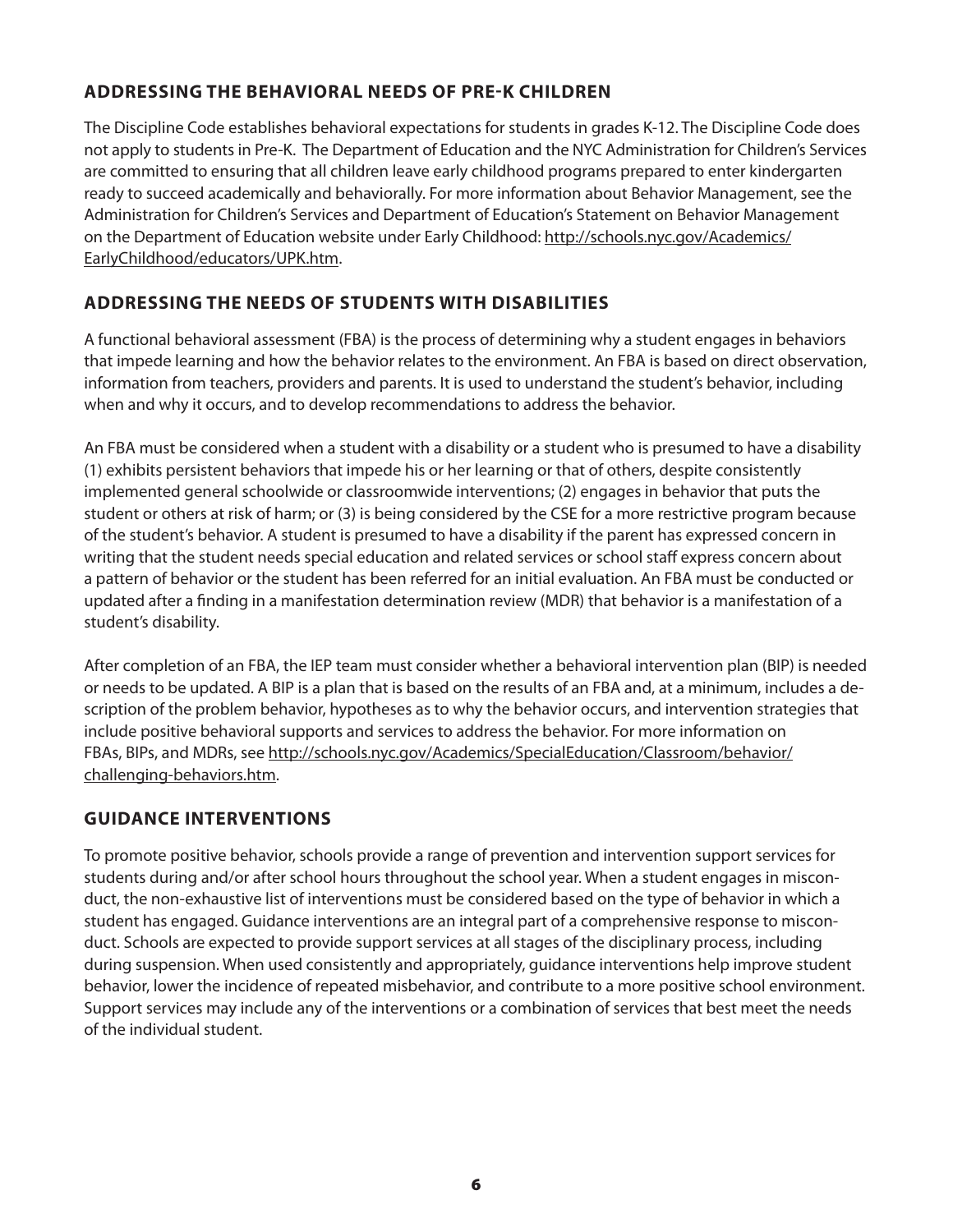| <b>Types of Guidance Interventions</b>                                                                                                                                                                                                                                                                                                                                                                                                                                                                                                                                                                                                                                                                                                                      |                                                                                                                                                                                                                                                                                                                                                                                                                                                                                                                                                                                                                                                    |  |  |
|-------------------------------------------------------------------------------------------------------------------------------------------------------------------------------------------------------------------------------------------------------------------------------------------------------------------------------------------------------------------------------------------------------------------------------------------------------------------------------------------------------------------------------------------------------------------------------------------------------------------------------------------------------------------------------------------------------------------------------------------------------------|----------------------------------------------------------------------------------------------------------------------------------------------------------------------------------------------------------------------------------------------------------------------------------------------------------------------------------------------------------------------------------------------------------------------------------------------------------------------------------------------------------------------------------------------------------------------------------------------------------------------------------------------------|--|--|
| Parent Outreach: School staff should keep parents informed of<br>their child's behavior and enlist parents as partners in addressing<br>areas of concern. Outreach to parents can include, but is not<br>limited to, a phone call and/or written communication.                                                                                                                                                                                                                                                                                                                                                                                                                                                                                             | Short-Term Behavioral Progress Reports: Teachers and/or<br>principals may send behavioral progress reports to parents on<br>a regular basis until they feel that the student is in control of<br>his/her behavior and working in the classroom successfully.                                                                                                                                                                                                                                                                                                                                                                                       |  |  |
| Guidance Conference: Principals and teachers may request a<br>guidance conference with the student and, where appropriate,<br>with the parent. The purpose of the conference is to review the<br>behavior, find solutions to the problem and address academic,<br>personal, and social issues that might have caused or<br>contributed to the behavior.                                                                                                                                                                                                                                                                                                                                                                                                     | Development of Individual Behavior Contract: The<br>student meets with teachers to create a written contract that<br>includes objectives and the specific performance tasks that<br>the student will accomplish to meet those objectives. The<br>contract is signed by the student and teacher and, where<br>appropriate, by the parent.                                                                                                                                                                                                                                                                                                           |  |  |
| Intervention by Counseling Staff: Where available,<br>school-based counseling personnel and/or School-Based Mental<br>Health programs offer a wide range of comprehensive and<br>confidential mental health services and interventions including,<br>but not limited to: assessments, individual, group and family<br>therapy, teacher consultations, and educational strategies for<br>parents and staff.                                                                                                                                                                                                                                                                                                                                                  | Referral to PPT (Pupil Personnel Team): Pupil Personnel<br>Teams are school-based teams that uses a multidisciplinary<br>approach to encourage student success through prevention<br>and intervention strategies and supports. A case manager<br>is identified for each student referral and an individualized<br>plan is created to help the student overcome his/her<br>academic and/or other challenges.                                                                                                                                                                                                                                        |  |  |
| Referral to a Community-Based Organization (CBO):<br>Students may be referred to a community-based organization<br>for a wide range of services including after-school<br>programming, individual or group counseling, leadership<br>development, conflict resolution, and tutoring.                                                                                                                                                                                                                                                                                                                                                                                                                                                                        | Referral to Appropriate Substance Abuse Counseling<br>Services: In the case where a student is presenting problems<br>with substance abuse, including the use, possession, or<br>distribution of illegal drugs, drug paraphernalia, and/or<br>alcohol, referrals should be made to counseling services<br>that are either inside the school or through an outside<br>community-based organization.                                                                                                                                                                                                                                                 |  |  |
| <b>Individual/Group Counseling:</b> Counseling provides students<br>with an outlet to share issues in privacy that may be negatively<br>impacting their attendance, behavior, and/or academic<br>success. Small-group counseling can address needs such as stress<br>management, anger management, developing effective conflict<br>resolution and/or communication skills, etc. Students discuss<br>and formulate goals, and learn problem-solving strategies that<br>will enable them to overcome a variety of personal challenges.<br>Counselors will conference with parents on a regular basis to<br>discuss the student's academic and personal progress.                                                                                             | Referral to Counseling Services for Bullying,<br>Intimidation, or Harassment: When a student or group<br>of students engages in bullying, including cyberbullying,<br>intimidation, or bias-based harassment, of another student<br>or group of students, both the target of the behavior and<br>the student who engages in this behavior should be referred<br>to separate appropriate counseling, support, and education<br>services provided by school staff or a community-based<br>agency. Neither mediation nor conflict resolution are, under<br>any circumstances, appropriate interventions for bullying,<br>intimidation, or harassment. |  |  |
| <b>Mentoring Program:</b> A mentoring program matches a mentor<br>who may be a counselor, teacher, student, and/or administrator<br>with a student in need of additional support. The object of<br>this relationship is to help the student in his/her personal,<br>academic, and social development.                                                                                                                                                                                                                                                                                                                                                                                                                                                       | Mentor/Coach: Assignment of a trained school staff<br>member to provide transition support for a student<br>returning from a Superintendent's Suspension or from<br>a prolonged absence.                                                                                                                                                                                                                                                                                                                                                                                                                                                           |  |  |
| Referral to Counseling Services for Bias-Based Bullying,<br>Intimidation, or Harassment: When a student or group of<br>students engages in bias-based bullying, intimidation, or<br>harassment of another student or group of students, both the<br>victim and the student who engages in this behavior should<br>be referred to separate appropriate counseling, support, and<br>education services provided by school staff or a community-<br>based agency. Neither mediation nor conflict resolution are,<br>under any circumstances, appropriate interventions for<br>bias-based bullying, intimidation, or harassment.<br><b>Collaborative Problem Solving:</b> When a student engages in challenging behavior, a trained school staff member can use | Referral to Counseling Services for Youth Relationship<br>Abuse or Sexual Violence: When a person uses a pattern of<br>threatened or actual physical, sexual, and/or emotional abuse<br>to control a dating partner, the school should refer both<br>the victim and the student who engages in this behavior to<br>separate appropriate school or community-based agencies for<br>counseling, support, and education. Neither mediation nor<br>conflict resolution are, under any circumstances, appropriate<br>interventions for suspected relationship abuse.                                                                                    |  |  |

**Collaborative Problem Solving:** When a student engages in challenging behavior, a trained school staff member can use the collaborative problem-solving process to identify the specific issues that are precipitating the behavior, articulate the adult concerns about the behavior and engage the student in a collaborative process to address the underlying reasons for the behavior and decide upon a plan of action that is both realistic and mutually acceptable to both.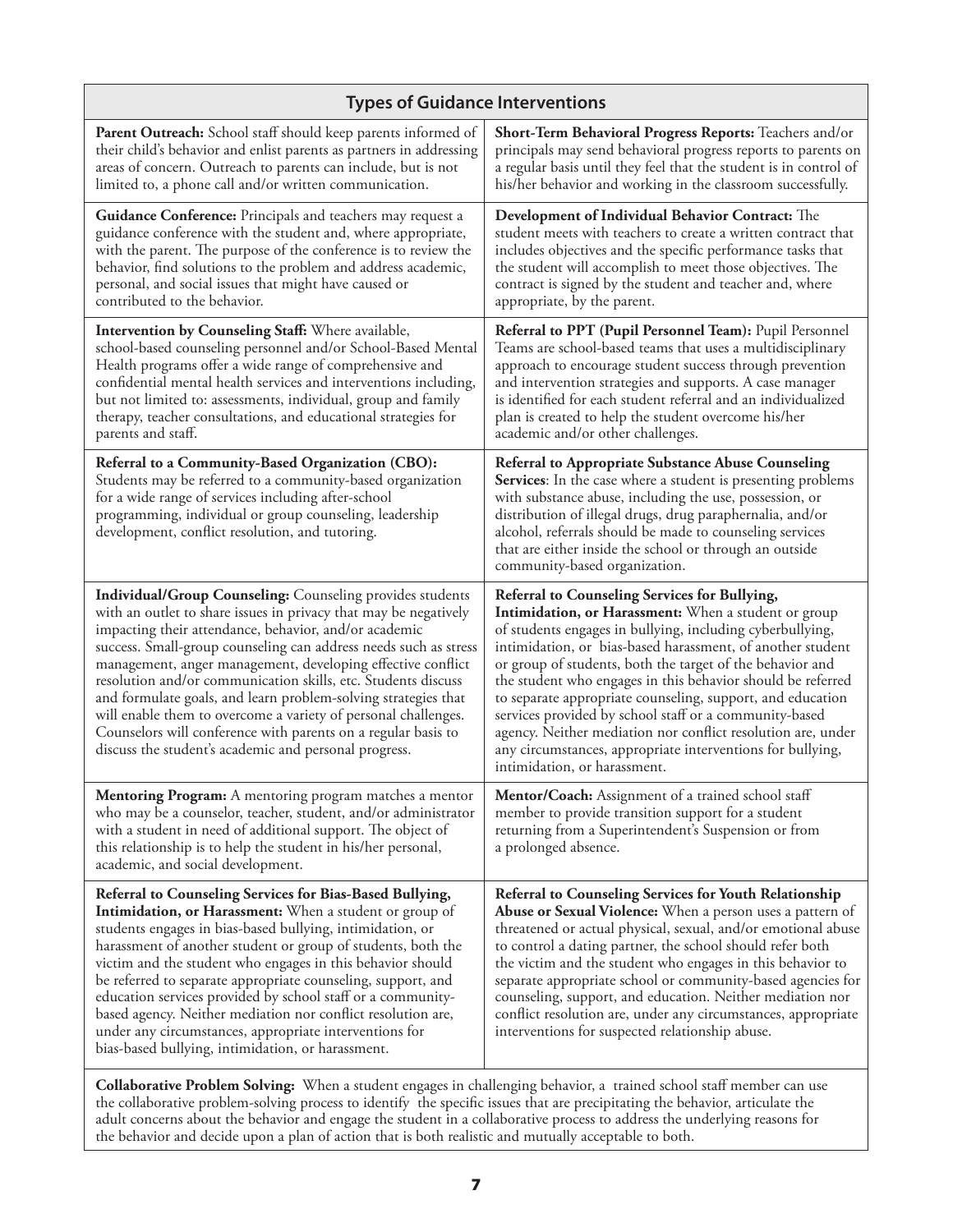### **RESTORATIVE APPROACHES**

All members of a school community bring with them diverse abilities, interests, viewpoints, and family and cultural backgrounds. These differences can be a source of great energy and strength when members of the community value and respect one another. Using restorative practices to foster positive interpersonal and intergroup relations and to address inappropriate behavior when it occurs is a cornerstone of a progressive approach to discipline.

A restorative approach to discipline changes the fundamental questions that are asked when a behavioral incident occurs. Instead of asking who is to blame and how those engaged in the misbehavior will be punished, a restorative approach asks four key questions:

- What happened?
- • Who was harmed or affected by the behavior?
- What needs to be done to make things right?
- How can people behave differently in the future?

## **TYPES OF RESTORATIVE APPROACHES**

**Circle Process:** Regular use of restorative circles within the instructional program of a school is a significant prevention and intervention strategy. The circle process enables a group to build relationships and establish understanding and trust, create a sense of community, learn how to make decisions together, develop agreements for the mutual good, resolve difficult issues, etc.

Students are the largest group of stakeholders in a school community and its greatest natural resource in creating and sustaining a safe and supportive school environment. Building community among students and between students and staff members is integral to creating a supportive and inclusive school culture. When students feel accepted, valued, respected, and included, they build a positive connection to school and foster resiliency. Community building circles focus on:

- • **Safety and Trust.** Community members need a sense of safety and trust to connect with one another.
- • **Honor.** Members interact with fairness and integrity and acknowledge their personal responsibility for their actions.
- • **Openness.** Community members feel free to share their thoughts and feelings.
- • **Respect.** To bond as a community, members must feel they are valued and respected as individuals, and they must respond respectfully to one another
- • **Empowerment.** A sense of empowerment is a crucial element and a desired outcome of being a member of a community. Community support enables members to gain a new view of themselves and a new sense of confidence in their abilities.

When used as an intervention measure to address inappropriate student behavior, restorative circles empower community members to take responsibility for the well-being of others; prevent or deal with conflict before it escalates; address underlying factors that lead youth to engage in inappropriate behavior and build resiliency; increase the pro-social skills of participants, particularly those who have harmed others; and provide wrongdoers with the opportunity to be accountable to those they have harmed and enable them to repair the harm to the extent possible. A circle can also be used in response to a particular issue that affects the school community.

**Collaborative Negotiation:** Using the collaborative negotiation process enables an individual to talk through an issue or conflict directly with the person with whom he/she disagrees to arrive at a mutually satisfactory resolution. Training in collaborative negotiation includes learning active listening and other conflict resolution communication skills.

**Peer Mediation:** An impartial, third party mediator (in a school, a student who has been trained to serve as a peer mediator) facilitates the negotiation process between conflicting parties so they can come to a mutually satisfactory resolution. Mediation recognizes that there is validity to conflicting points of view that disputants bring to the table and helps disputants work out a solution that meets both sets of needs. Disputants must choose to use mediation and must come to the process willingly. Mediation is not used where one individual has been victimized (for example, in cases of harassment or bullying) by another.

**Formal Restorative Conference:** A conference is facilitated by an individual who has received specific training in bringing together individuals who have acknowledged causing harm with those who have been harmed. Regardless of the circumstances, the mental and physical health, safety, and welfare of the individual who was harmed are of paramount importance when considering this option in a school setting. Both sides may bring supporters to the circle who have also been affected by the incident. The purpose of the conference is for the harm-doer and the harmed to understand each other's perspective and come to a mutual agreement that will repair the harm as much as it is able to be repaired.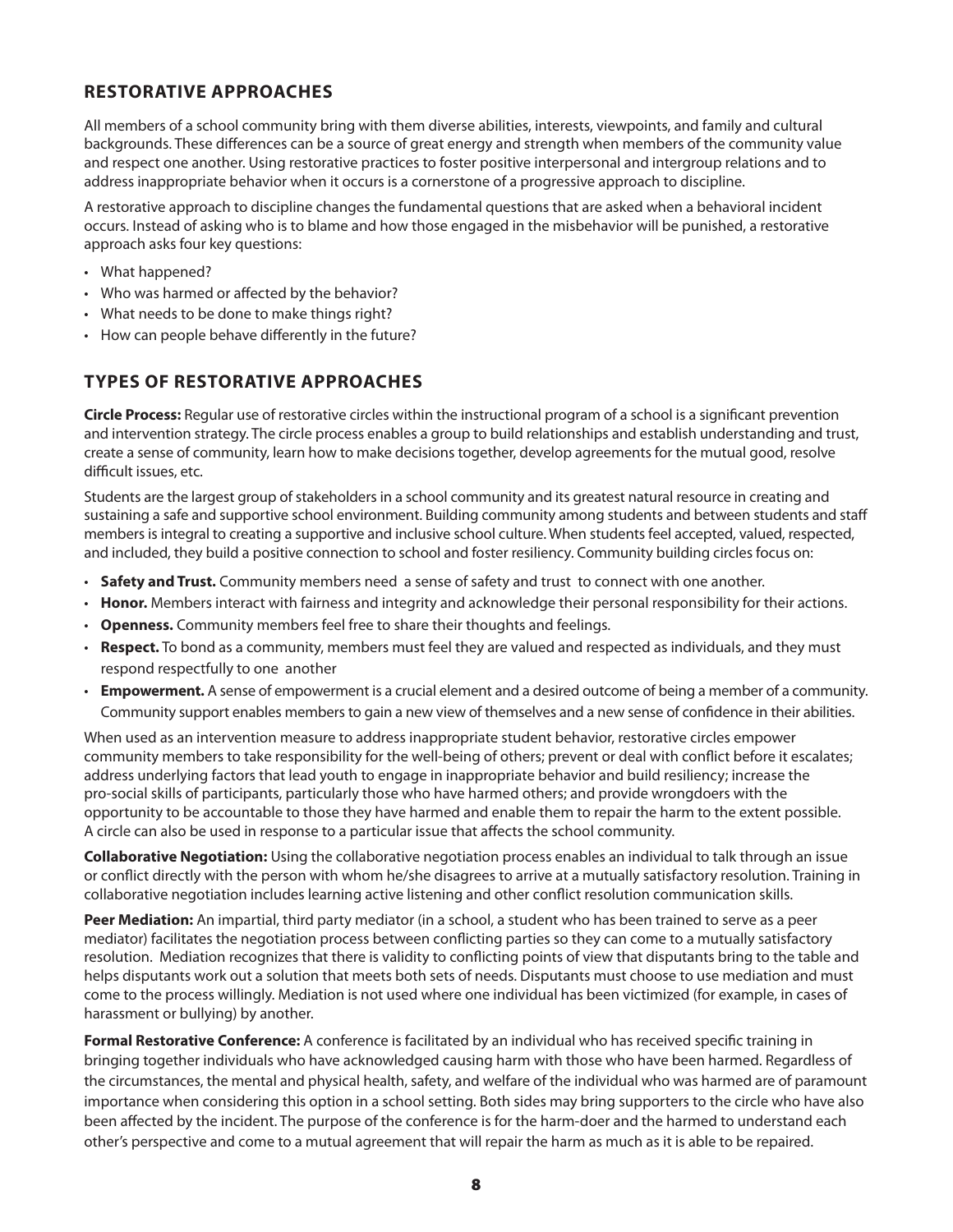## **PROGRESSIVE LADDER OF SUPPORT AND DISCIPLINARY RESPONSES**

The ladder of supports and disciplinary consequences below illustrates a progressive response to inappropriate behavior. Student misbehavior must be handled on a case-by-case basis. In all cases, implementation of appropriate interventions and disciplinary responses must take into account a number of factors including the nature and severity of the misconduct. In many cases, the use of in-school disciplinary response and/or the use of guidance interventions may be most suitable. In other cases, a student's misconduct may require or be most appropriately addressed by a targeted or significant disciplinary response along with guidance interventions.



When a student experiences difficulty or engages in inappropriate behavior, the teacher contacts the parent and, depending on the nature and severity of the behavior and the age and maturity level of the student, takes one or more of the following steps: has a conference with the student, refers student to school counselor and/or to PPT, and/or refers the student to the deans' office (middle and high school level). One or more interventions and/or options for primary disciplinary consequences are used to address the student's behavior.

### **Universal Prevention for All Students**

The school takes a whole school approach to promoting positive behavior. Social-emotional learning is infused into the curriculum. Staff meets regularly to ensure that there is a comprehensive student support program in place that includes guidance services, opportunities for social-emotional learning, student engagement opportunities, and prevention and intervention behavioral supports to encourage and motivate pro-social student behavior and positive connection to the school community. The school has a system in place for early identification of students in need of intervention and/or support services.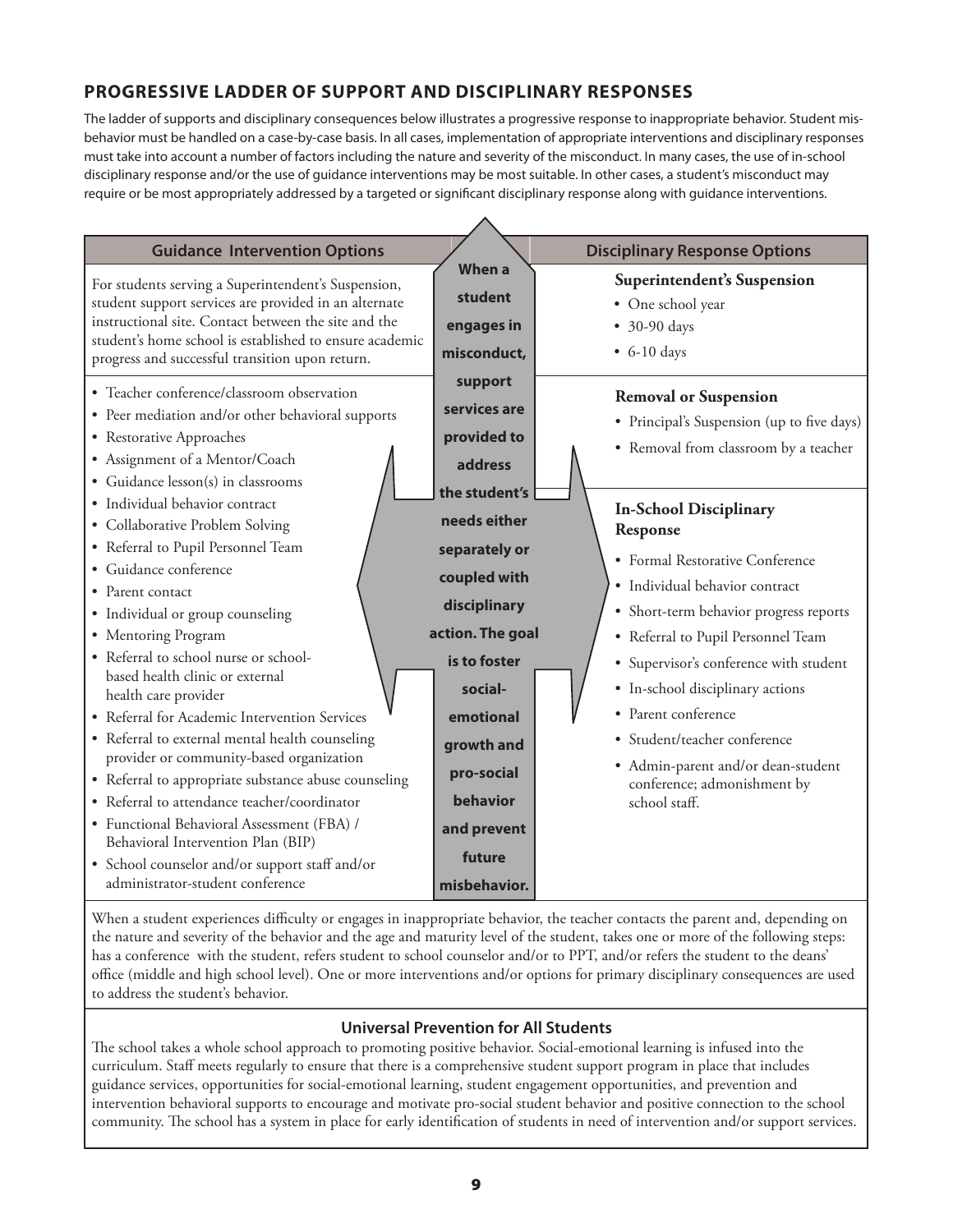### **ADDRESSING BULLYING AND BIAS-BASED BEHAVIOR**

Each school is expected to promote a nurturing school culture that promotes positive interpersonal and intergroup relations and respect for diversity among students and between students and staff, providing all students with a supportive and safe environment in which to grow and thrive academically and socially. The ability of students to learn and meet high academic standards and a school's ability to educate its students are compromised when students engage

in discrimination or harassment, bullying, or intimidating behavior toward other students.

Bullying and harassment can take many forms and includes behavior that targets students because of their actual or perceived race, color, national origin, ethnicity, citizenship/immigration status, religion, creed, disability, sexual orientation, gender, gender identity, gender expression, or weight. These behaviors pose a serious threat to all students, and it is a school's responsibility is to eliminate the hostile environment created by such harassment, address its effects, and take steps to ensure that harassment does not recur.

Everyone in the school community teachers, support staff, security agents, cafeteria, custodial staff, bus drivers,

## **What is Bullying?**

Bullying is behavior that is intended to cause some kind of harm. The person doing the bullying purposely says or does something to hurt the target of his/her behavior.

Bullying behavior always involves an imbalance of power (physical or social) or strength between the person doing the bullying and the target of the behavior. The person doing the bullying may be physically bigger or stronger or may be older or have greater social status or social power than the person being targeted. It is a pattern of behavior usually repeated over time and can take many forms.

Bullying is aggressive behavior by one individual (or group) that is directed at a particular person (or group). The aggressive behavior is unwanted and negative. It is deliberate and unprovoked. The targeted person is harmed by what is purposely being said or done.

guidance counselors, students, and parents—needs to understand what bullying is and the DOE rules that prohibit such behavior. Clarifying school-wide rules that prohibit bullying and discrimination and discouraging bystander behavior (on-looking) are vitally important to helping students play a pivotal role in bullying prevention.

Integral to preventing student-to-student bullying and/or bias-based behavior is effective social-emotional learning that helps students develop social-emotional core competencies. These fundamental life skills are: recognizing and managing their own emotions, developing caring and concern for others, establishing positive relationships, making responsible decisions, and handling challenging situations constructively and ethically.

Students who are able to recognize and manage their own emotions are better able to be assertive rather than aggressive or passive when they interact with their peers. Students who develop caring and concern for others and establish positive relationships are less likely to engage in bullying or discriminatory behavior. Additionally, students who have learned how to make responsible decisions and handle challenging situations ethically and constructively are less likely to be bystanders and more likely to act as allies if a peer is the target of harassment of any kind. To help students learn how to be allies, the DOE offers teachers and counselors training in using the curriculum module *Fostering Respect for All: Empowering Students to Move from Bystanders to Allies* as well as other *Respect For All* professional development opportunities.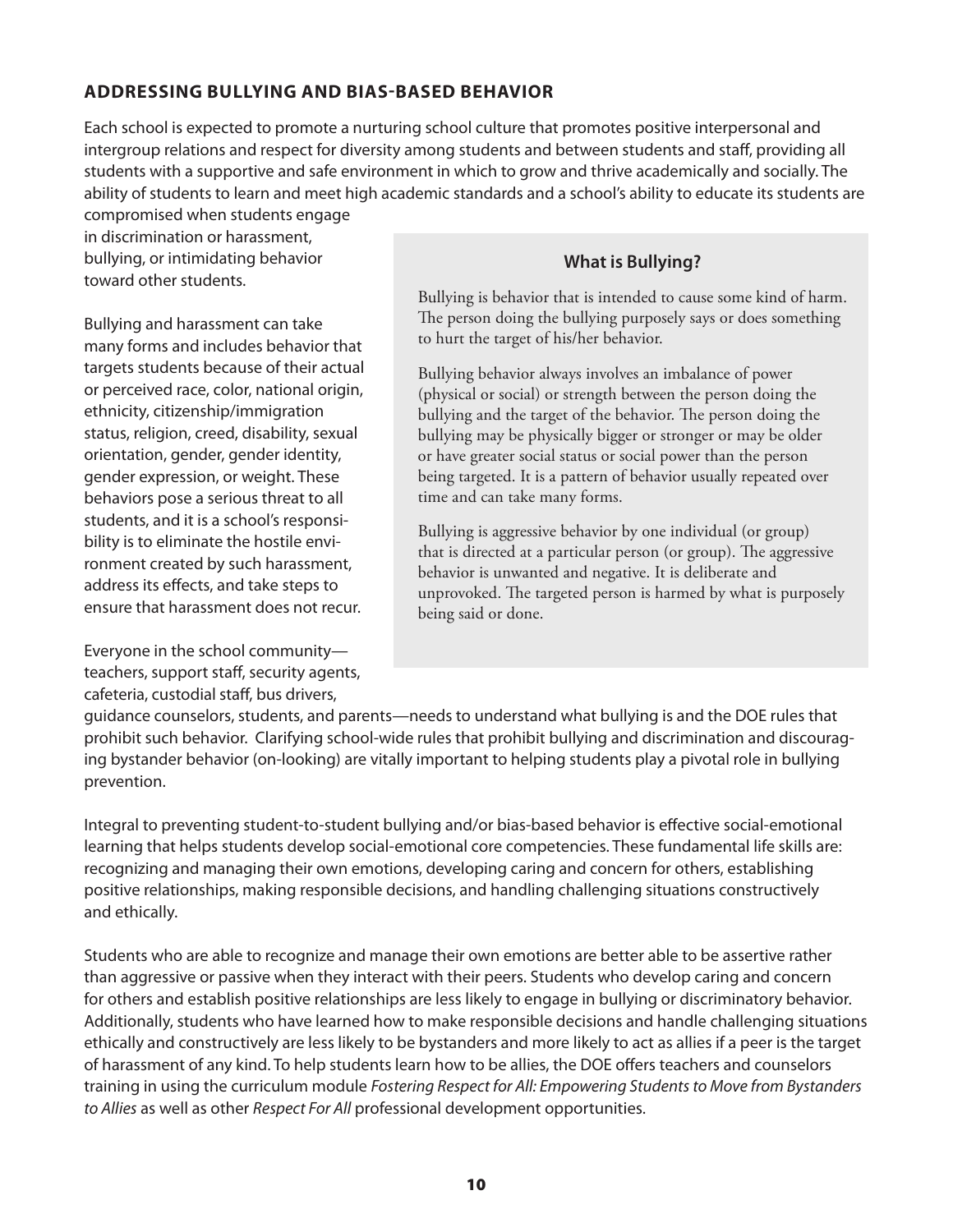To assist the school community in addressing bullying and bias-based behavior, the *Respect For All* Library on the Department's website offers many kinds of resources for parents, students, school staff, and school leaders. These resources include guidance documents and tip sheets for parents and students, including an important *RFA* brochure on understanding the difference between bullying and conflict, along with lessons, book lists, and other instructional materials for school staff. Schools are encouraged to use these resources to infuse bullying prevention, including cyberbullying, and respect for diversity lessons and other activities into their instructional program.

## **Bullying is NOT Conflict**

Conflict is a struggle between two or more people who perceive they have incompatible goals or desires. Conflict occurs naturally as we interact with one another. It is a normal part of life that we will not always agree with other people about the things we want, what we think, or what we want to do.

Most conflicts between students arise when students see the same situation from two different points of view. Think of some of the ways we describe people in conflict: "They were butting heads"; "They were going back and forth at each other"; "It was 'he said/ she said.'" In these cases, both people are equally "telling their side of the story."

In a conflict people may get frustrated and angry. Chances are the amount of emotion each person feels will be relatively equal because both are vying for what they want. In the heat of the moment, one or both people's emotions can escalate a conflict. All of us have known of conflicts in which people have said things to hurt one another which they later regret.

People engaged in a conflict want the issue to be resolved. The "back and forth" that occurs is each person trying to make the case for what s/he wants. When one or both people have the skills to resolve the dispute so that both sets of needs are met, the same conflict between the same two people most likely will not be repeated.

The *Respect For All* Library also provides schools with notice of notable opportunities to engage students in promoting respect such as *Bully Prevention Month*, *No Name Calling Week* or through projects like *Not in Our School* or *No Place for Hate*. Whether schools use the book lists to identify a class or schoolwide *Book of the Month* or whether trained peer educators conduct peer-to-peer workshops to prevent bullying behavior or promote respect for diversity, it is imperative that each school community is meaningfully and proactively engaged in creating a school culture and climate in which all students feel safe and respected.

If as a parent you have concerns that your child is the target of bullying behavior, please report your concerns to your child's school. If, after reporting to your child's school, you require additional assistance, please contact your school's District Family Advocate (elementary and middle schools) or Borough Family Advocate (high schools) or email RespectforAll@ schools.nyc.gov.

Any student who believes that he/she has been the victim of discrimination, harassment, intimidation, and/or bullying by another student should report the incident to the *RFA* liaison(s) or to any other school employee. If a student feels uncomfortable making a report to a school staff member, a student may contact the Office of School and Youth Development (OSYD) by emailing the report to RespectforAll@schools.nyc.gov

All reports of harassment, discrimination, and/or bullying behavior will be investigated. For further information, please see Chancellor's Regulation A-832.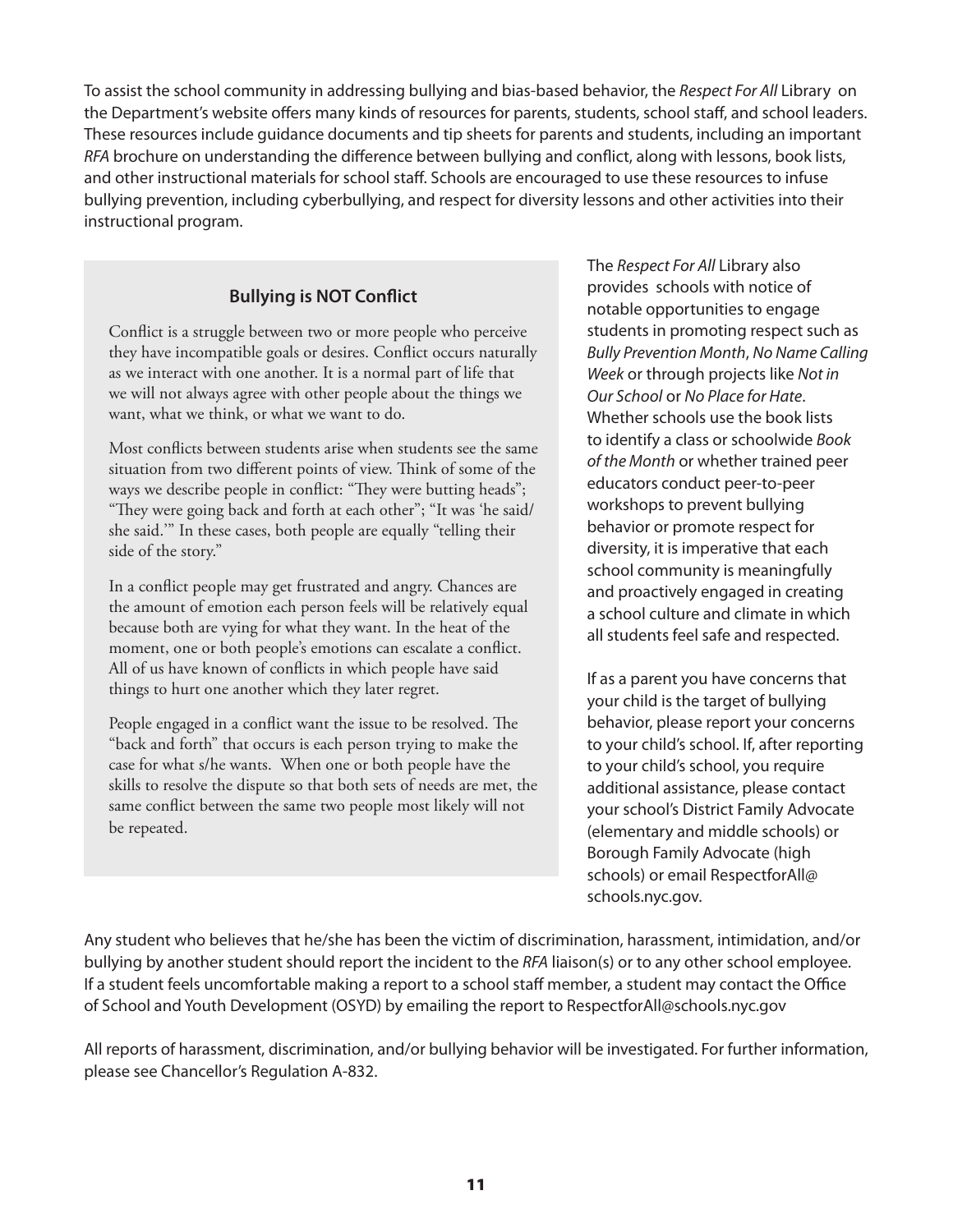## **DISCIPLINE PROCEDURES**

### **In-School Disciplinary Actions**

Schools have a range of disciplinary responses that can be used to hold students accountable for inappropriate behavior and that do not involve removal from the classroom or assignment to an alternate instructional site. These primary disciplinary responses are delineated on the Progressive Ladder of Support and Disciplinary Responses. A school's decision to use a disciplinary response must take into consideration a number of factors, including the nature and severity of the misconduct. Schools are encouraged to use primary disciplinary responses when they are the most appropriate response to the misbehavior.

### **Suspensions and Teacher Removals**

All suspensions and removals from the classroom must be done substantively and procedurally in accordance with relevant Regulations of the Chancellor, State Education Law, and Federal Laws. (Note: Student discipline procedures for summer school vary from those used during the regular school year and are issued separately.) All entries in student records must be made in accordance

with Chancellor's Regulation A-820.

Suspensions of more than five days may be imposed for students in all schools by the Chief Executive Officer of the Office of Safety and Youth Development or other designee of the Chancellor, or for students in elementary and middle schools by the Community Superintendent.

Schools are expected to provide support services to students returning from suspension to maximize their ability to meet the school community's social and academic standards.

For ease of reference, the term "superintendent's suspension" is used throughout this document to denote both suspensions imposed by the Chief Executive Officer of the Office of Safety and Youth Development or other designee of the Chancellor and suspensions imposed by the Community Superintendent.

## **DISCIPLINARY RESPONSES**

The following discipline responses must be imposed in accordance with all the procedural requirements of Chancellor's Regulation A-443. In addition, students with disabilities, 504 plans, or who are "presumed to have a disability" are entitled to specific procedural safeguards under IDEA, including a Manifestation Determination Review if they are subject to a disciplinary change in placement (see Chancellor's Regulation A-443).

### **In-School Disciplinary Actions:**

Please see the Progressive Ladder of Support and Disciplinary responses for a range of disciplinary options including the use of a formal restorative conference. In addition, in-school Disciplinary Actions may include detention, exclusion from extracurricular activities or communal lunchtime. If these consequences are used, they must not take place during class time, cannot result in student missing instruction, and are in accordance with the Wellness Policy.

| Removal from a Classroom by a Teacher:<br>A student who engages in behavior which is substantially<br>disruptive of the education process or substantially<br>interferes with a teacher's authority over the classroom<br>may be removed from the classroom by the teacher for<br>$1-4$ days.                               | Removed students will be sent to a location within the<br>school where they will be provided with continued<br>educational services including classwork and homework.<br>After a student is removed from any classroom by any<br>teacher three (3) times during a semester or two (2)<br>times during a trimester, a principal's suspension must be<br>sought if the student engages in subsequent misbehavior<br>that would otherwise result in a removal by a teacher. |
|-----------------------------------------------------------------------------------------------------------------------------------------------------------------------------------------------------------------------------------------------------------------------------------------------------------------------------|--------------------------------------------------------------------------------------------------------------------------------------------------------------------------------------------------------------------------------------------------------------------------------------------------------------------------------------------------------------------------------------------------------------------------------------------------------------------------|
| <b>Principal's Suspension:</b><br>A principal has the authority to suspend a student for<br>1-5 days when a student's behavior presents a clear and<br>present danger of physical injury to the student, other<br>students or school personnel, or prevents the orderly<br>operation of classes or other school activities. | Suspended students must be provided with instruction<br>including homework and classwork at an alternative<br>instructional site within the school.                                                                                                                                                                                                                                                                                                                      |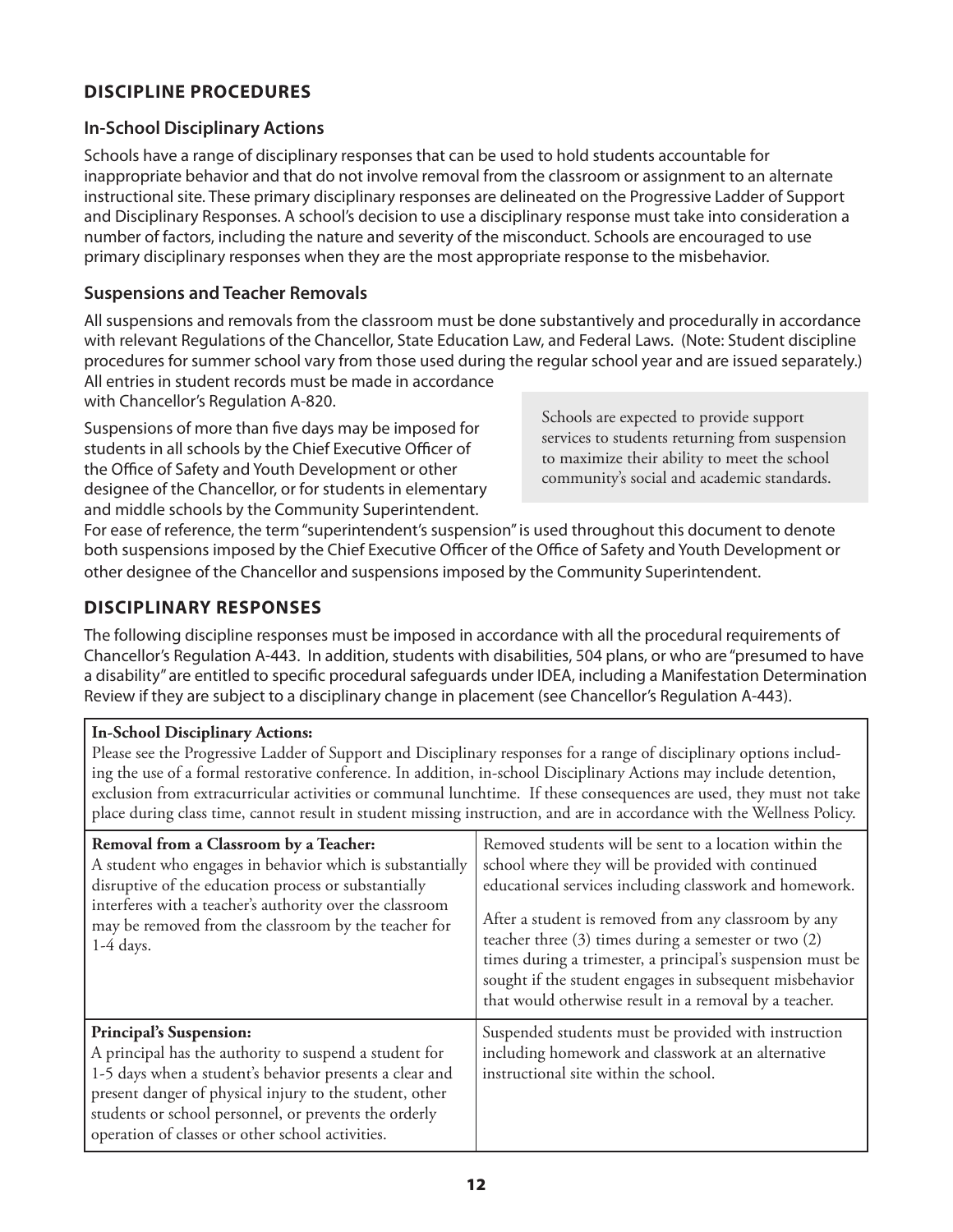## **DISCIPLINARY RESPONSES**

### **Superintendent's Suspension:**

A superintendent's suspension may result in a period of suspension that exceeds five days.

A student who receives a superintendent's suspension must be provided with the opportunity for a hearing at which the student has the opportunity to present evidence and witnesses on his/her behalf and to question the school's witnesses.

If the school proves the charges and the suspension is upheld, the Chief Executive Officer of the Office of Safety and Youth Development or other designee of the Chancellor or the Community Superintendent may impose one of the following as set forth below:

**IMMEDIATE REINSTATEMENT:** The Chief Executive Officer of the Office of Safety and Youth Development or other designee of the Chancellor or the Community Superintendent may reinstate the student to the suspending school immediately following the decision to uphold the suspension.

**CONTINUED SUSPENSION FOR A FIXED PERIOD OF 6-10 DAYS:** The Chief Executive Officer of the Office of Safety and Youth Development or other designee of the Chancellor or the Community Superintendent may continue the student's suspension from school for a fixed period of 6-10 school days during which the student receives alternate education at a location that will be outside the school building. At the end of the suspension period, the student must be reinstated to his/her original school.

**EXTENDED SUSPENSION FOR 30-90 DAYS WITH AN AUTOMATIC REVIEW AFTER 30 OR 60 DAYS:** The Chief Executive Officer of the Office of Safety and Youth Development or other designee of the Chancellor or the Community Superintendent may order that a student be suspended for 30-90 school days and reassigned to an alternate instructional site with an automatic review for early reinstatement after 30 or 60 school days, for suspensions longer than 30 days. In determining the date upon which the student is reinstated, the Chief Executive Officer of the Office of Safety and Youth Development or other designee of the Chancellor or the Community Superintendent shall, to the extent possible, consider the school calendar in order to ensure instructional continuity. If early reinstatement is not granted, the student will remain in the alternate instruction site for the remainder of the suspension, and must be reinstated to the suspending school at the termination of the suspension.

**ONE-YEAR SUSPENSION AND ASSIGNMENT TO AN ALTERNATE LEARNING SITE WITH AN AUTOMATIC REVIEW FOR EARLY REINSTATEMENT AFTER SIX MONTHS:** The Chief Executive Officer of the Office of Safety and Youth Development or other designee of the Chancellor or Community Superintendent may order that a student be suspended for one year and reassigned to an alternate instructional site, with an automatic review for early reinstatement to the suspending school after six months. If early reinstatement is not granted, the student will remain in the alternate instructional site for the remainder of the suspension, and must be reinstated to the suspending school at the termination of the suspension.

**ONE-YEAR SUSPENSION AND ASSIGNMENT TO AN ALTERNATE LEARNING SITE WITHOUT THE POSSIBILITY FOR EARLY REINSTATEMENT:** The Chief Executive Officer of the Office of Safety and Youth Development or other designee of the Chancellor or the Community Superintendent may suspend a student for one year without the opportunity to petition for early reinstatement. Students must be placed in an alternate instructional site for the year. At the termination of the one-year period, the student will be reinstated to the school from which he/she was suspended.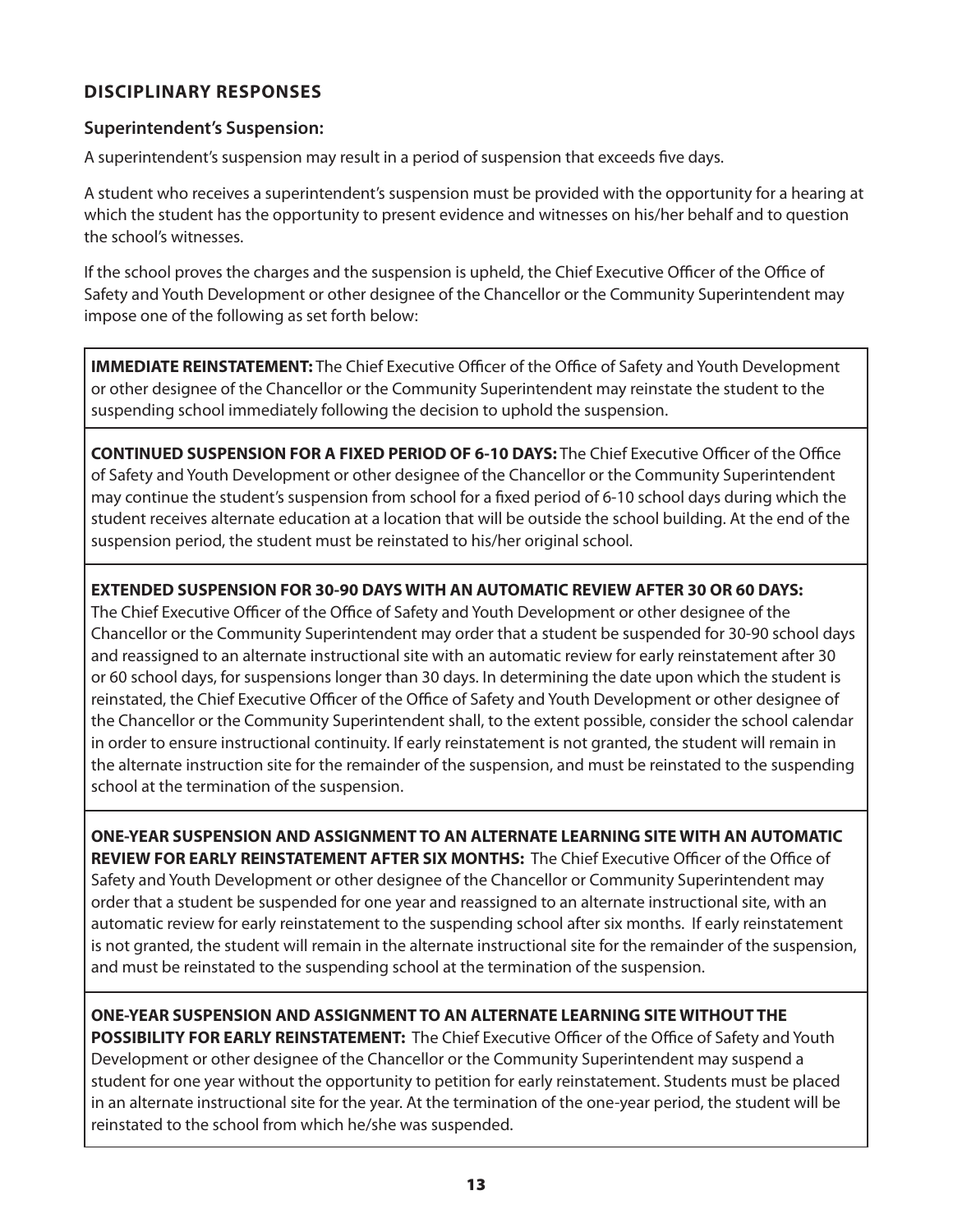**EXPULSION (ONLY FOR GENERAL EDUCATION STUDENTS WHO TURNED 17 PRIOR TO THE BEGINNING OF THE SCHOOL YEAR, WHICH IS JULY 1):** The Chief Executive Officer of the Office of Safety and Youth Development or other designee of the Chancellor or the Community Superintendent may expel a student from the New York City Public School system only if the student is in general education and turned 17 prior to the beginning of the school year.

## **MANIFESTATION DETERMINATION REVIEW**

A student with a disability who is subject to a disciplinary change in placement must receive a manifestation determination review to determine if the behavior is due to the student's disability and/or a failure to implement the IEP. A disciplinary change of placement occurs if the student will be removed from his/her regular program for: (1) more than 10 consecutive school days as a result of a superintendent suspension; (2) more than 10 cumulative school days in a 40-school-day period as a result of three or more disciplinary actions (superintendent suspension, principal suspension, and/or teacher removal); or (3) more than 10 cumulative school days in a school year as a result of disciplinary actions that the principal determines constitute a pattern of removals. See:

http://schools.nyc.gov/Academics/SpecialEducation/Classroom/behavior/challenging-behaviors.htm

## **APPEALS**

Parents may appeal suspensions. Principals' Suspensions may be appealed to the Chief Executive Officer of the Office of Safety and Youth Development or other designee of the Chancellor. Superintendents' suspensions (i.e., suspensions imposed by the Chief Executive Officer of the Office of Safety and Youth Development or other designee of the Chancellor or by the Community Superintendent) may be appealed to the Chancellor. See Chancellor's Regulation A-443 for more information about the time frame and process for making an appeal.

## **TRANSFER OPTIONS**

### **Voluntary Transfers:**

The Chief Executive Officer of the Office of Safety and Youth Development or other designee of the Chancellor or the Community Superintendent may transfer a student to another school if the parent consents. For information regarding Safety Transfers, see Chancellor's Regulation A-449.

### **Involuntary Transfers:**

When a student's behavior and/or academic record demonstrate that adjustment in school is unsatisfactory and if the principal believes that the student would benefit from a transfer or receive an appropriate education elsewhere, the principal may pursue an involuntary transfer in accordance with Chancellor's Regulation A-450. A student with a disability cannot be involuntarily transferred to a different school to receive the same program that he/she is receiving in his/her home school. If it is believed that a student with a disability is in need of a different special education program/supports because the behavior and academic record demonstrate that adjustment to school is unsatisfactory, then the school should convene an IEP meeting.

## **CHANCELLOR'S REGULATIONS**

All Chancellors' Regulations may be found at www.nyc.gov/schools/RulesPolicies/ChancellorsRegulations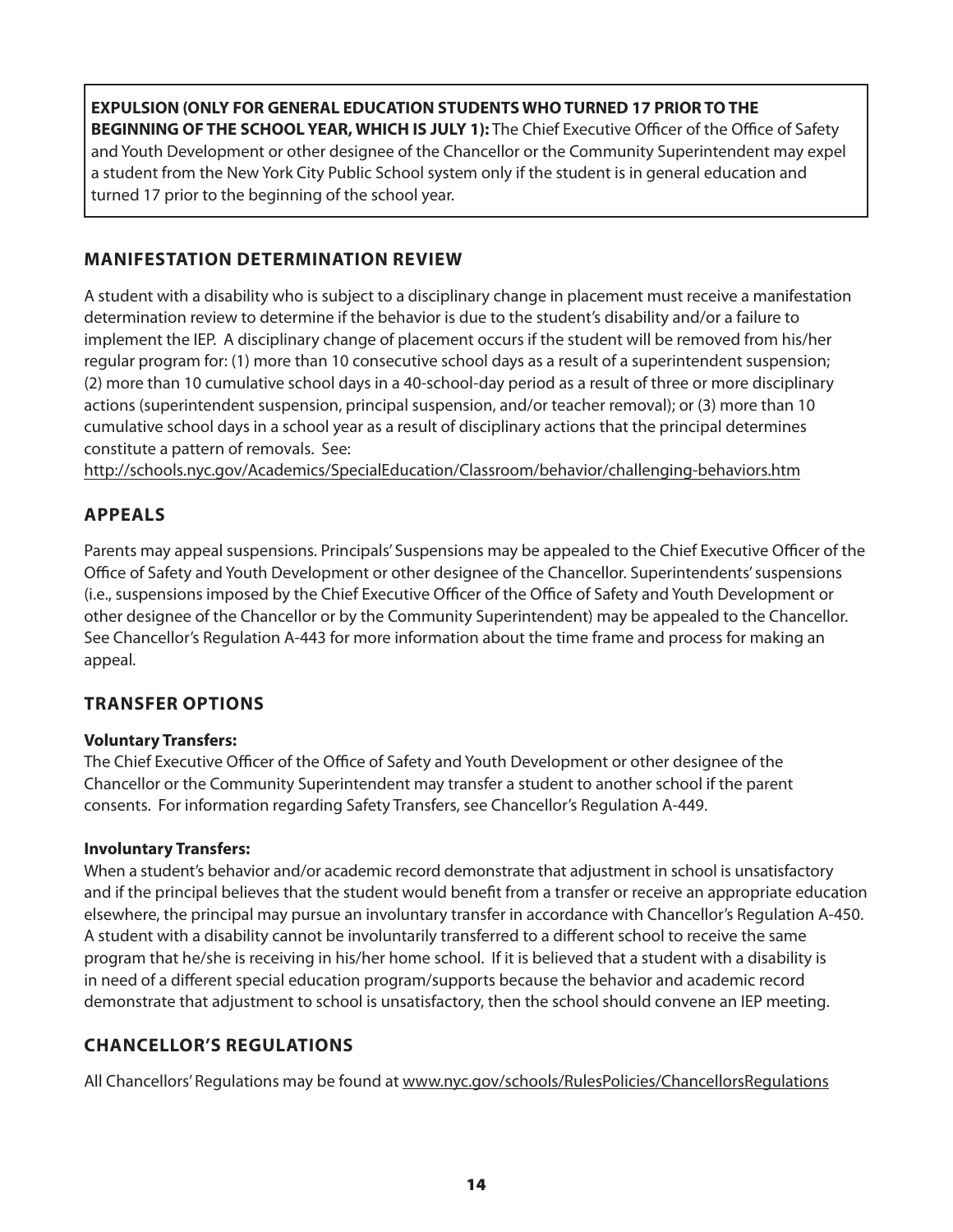## BILL OF STUDENT RIGHTS AND RESPONSIBILITIES, K-12

### PREAMBLE

New York City public schools seek to cultivate a sense of mutual respect among students, parents and staff. City schools also aim to involve students in activities and programs, within and outside the school community, that stress a commitment to civic responsibility and community service. With the cooperation of all members of our school communities, students can reach educational excellence while enjoying a rich learning experience. This document serves as a guide for students as they strive to become productive citizens in a diverse society.

### **I. THE RIGHT TO A FREE PUBLIC SCHOOL EDUCATION**

The right to a free public school education is a basic "student right" guaranteed to all children. **Students have a right to:**

- 1. attend school and receive a free public school education from kindergarten to age 21 or receipt of a high school diploma, whichever comes first, as provided by law; students who have been determined to be English Language Learners are entitled to bilingual education or English as a second language program as provided by law; students with disabilities who have been determined to be in need of special education are entitled to a free appropriate public education from age 3 until age 21, as provided by law;
- 2. be in a safe and supportive learning environment, free from discrimination, harassment, bullying, and bigotry, and to file a complaint if they feel that they are subject to this behavior (see Chancellor's Regulations A-830, A-831, A-832, A-420, and A-421);
- 3. receive courtesy and respect from others regardless of actual or perceived age, race, creed, color, gender, gender identity, gender expression, religion, national origin, citizenship/immigration status, weight, sexual orientation, physical and/or emotional condition, disability, marital status and political beliefs;
- 4. receive a written copy of the school's policies and procedures, including the Discipline Code and the New York City Department of Education Bill of Student Rights and Responsibilities, early in the school year or upon admission to the school during the school year;
- 5. be informed about diploma requirements, including courses and examinations and information on assistance to meet those requirements;
- 6. be informed about required health, cognitive and language screening examinations;
- 7. be informed about courses and programs that are available in the school and the opportunity to have input in the selection of elective courses;
- 8. receive professional instruction;
- 9. know the grading criteria for each subject area and/or course offered by the school and to receive grades for school work completed based on established criteria;
- 10. be informed of educational progress and receive periodic evaluations both informally and through formal progress reports;
- 11. be notified in a timely manner of the possibility of being held over in the grade or of failing a course;
- 12. be notified of the right of appeal regarding holdover or failing grades;
- 13. confidentiality in the handling of student records maintained by the school system;
- 14. request or by parental request to have their contact information withheld from institutions of higher learning and/or military recruiters;
- 15. receive guidance, counseling and advice for personal, social, educational, career and vocational development.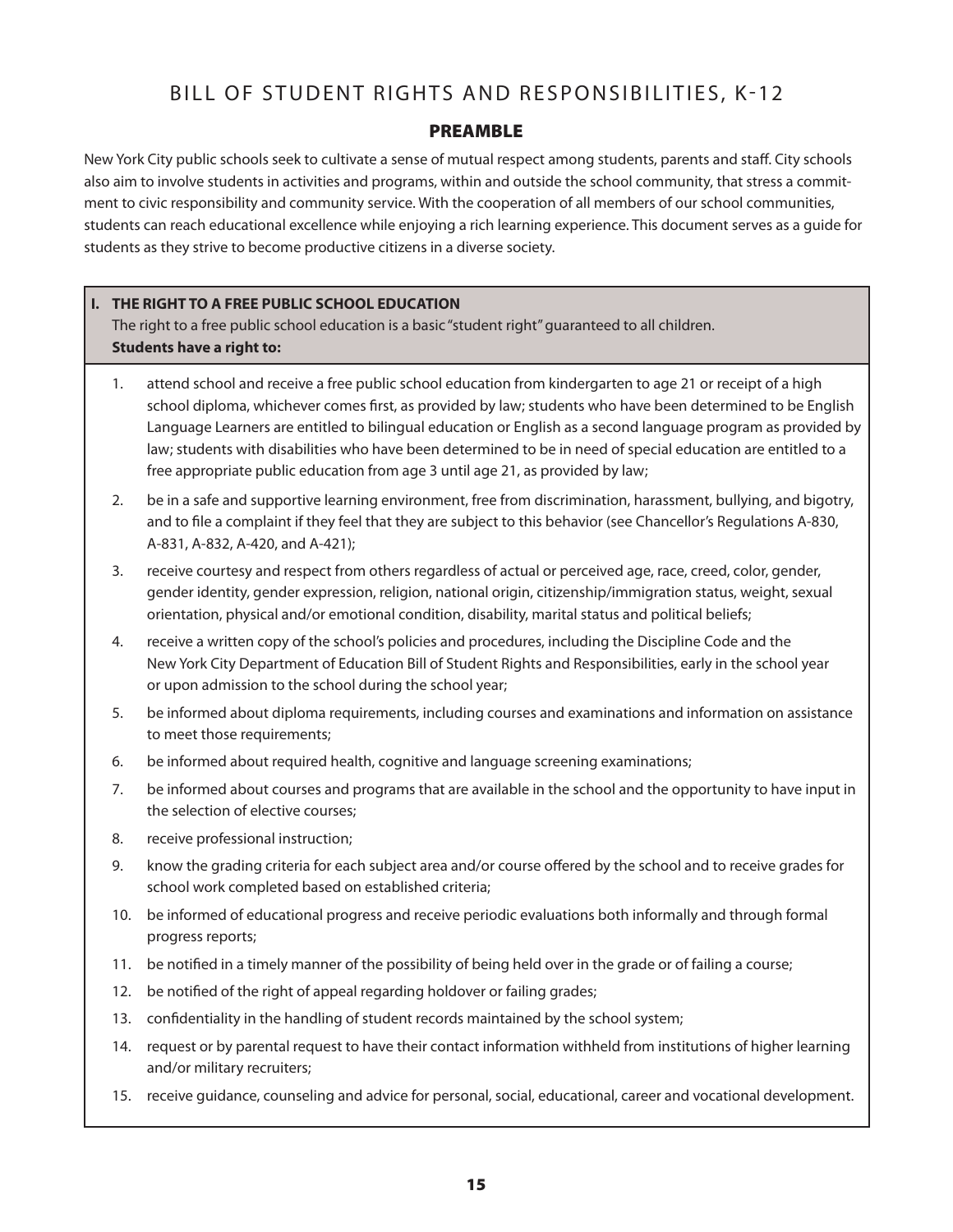### **II. THE RIGHT TO FREEDOM OF EXPRESSION AND PERSON**

All students are guaranteed the right to express opinions, support causes, organize and assemble to discuss issues and demonstrate peacefully and responsibly in support of them, in accordance with policies and procedures established by the New York City Department of Education. **Students have the right to:**

- 1. organize, promote and participate in a representative form of student government;
- 2. organize, promote and participate in student organizations, social and educational clubs or teams and political, religious, and philosophical groups consistent with the requirements of the Equal Access Act;
- 3. representation on appropriate schoolwide committees that influence the educational process, with voting rights where applicable;
- 4. publish school newspapers and school newsletters reflecting the life of the school and expressing student concerns and points of view consistent with responsible journalistic methods and subject to reasonable regulations based on legitimate pedagogical concerns;
- 5. circulate, including through electronic circulation, newspapers, literature or political leaflets on school property, subject to reasonable guidelines established by the school regarding time, place and manner of distribution, except where such material is libelous, obscene, commercial or materially disrupts the school, causes substantial disorder or invades the rights of others;
- 6. wear political or other types of buttons, badges or armbands, except where such material is libelous, obscene or materially disrupts the school, causes substantial disorder or invades the rights of others;
- 7. post bulletin board notices within the school or on the school website subject to reasonable guidelines established by the school, except where such notices are libelous, obscene, commercial or materially disrupt the school, cause substantial disorder or invade the rights of others;
- 8. determine their own dress within the parameters of the Department of Education policy on school uniforms and consistent with religious expression, except where such dress is dangerous or interferes with the learning and teaching process;
- 9. be secure in their persons and belongings and to carry in the school building personal possessions which are appropriate for use on the premises;
- 10. be free from unreasonable or indiscriminate searches, including body searches;
- 11. be free from corporal punishment and verbal abuse (as per Chancellor's Regulations A-420 and A-421);
- 12. decline to participate in the Pledge of Allegiance or stand for the pledge.

#### **III. THE RIGHT TO DUE PROCESS**

Every student has the right to be treated fairly in accordance with the rights set forth in this document. **Students have the right to:**

- 1. be provided with the Discipline Code and rules and regulations of the school;
- 2. know what is appropriate behavior and what behaviors may result in disciplinary actions;
- 3. be counseled by members of the professional staff in matters related to their behavior as it affects their education and welfare in the school;
- 4. know possible dispositions and outcomes for specific offenses;
- 5. due process with respect to disciplinary action for alleged violations of school regulations for which they may be suspended or removed from class by their teachers; students with disabilities, 504 plans, or who are "presumed to have a disability" have the right to certain protections under IDEA.
- 6. know the procedures for appealing the actions and decisions of school officials with respect to their rights and responsibilities as set forth in this document;
- 7. be accompanied by a parent and/or representative at conferences and hearings;
- 8. the presence of school staff in situations where there may be police involvement.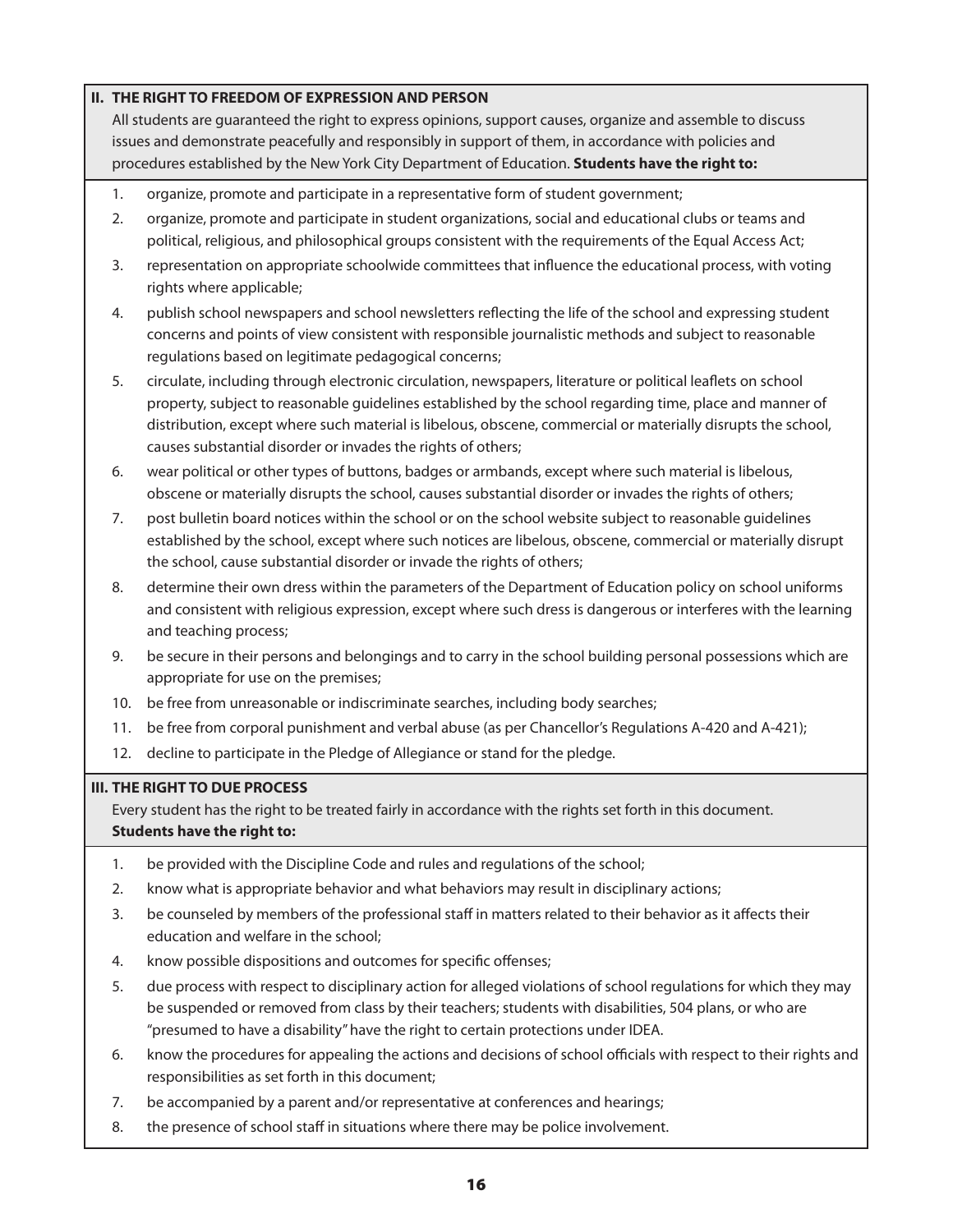### **IV. ADDITIONAL RIGHTS OF STUDENTS AGE 18 AND OVER:**

The federal Family Educational Rights and Privacy Act ("FERPA") gives students who have reached 18 years of age certain rights with respect to the student's education records.

Students age 18 and over have the right to request, inspect and review their own education records within 45 days of the day the New York City Department of Education receives the student's request, in accordance with the procedures set forth in Chancellor's Regulation A-820.

Students age 18 and over have the right to request that their own education records be changed when they believe they are inaccurate, misleading, or otherwise in violation of their privacy rights under FERPA, in accordance with the procedures set forth in Chancellor's Regulation A-820.

Students age 18 and over have the right to provide written consent before personally identifiable information in their own education records is disclosed, except in certain cases when FERPA allows disclosure without consent, including the following:

- • Disclosure to a school official who needs to review an education record in order to fulfill his or her professional responsibility. Examples of school officials include people employed by the New York City Department of Education (such as administrators, supervisors, teachers, other instructors, or support staff members), as well as people whom the New York City Department of Education has engaged to perform services or functions it would otherwise use its own employees to perform (such as agents, contractors and consultants), and who are under the direct control of the New York City Department of Education with respect to the use and maintenance of personally identifiable information from education records.
- • Disclosure, upon request, to officials of another school district in which a student is trying to enroll or plans to enroll, or is already enrolled if the disclosure is for purposes of the student's enrollment or transfer.
- • Other exceptions that permit disclosure of personally identifiable information without consent include certain types of disclosures (1) to authorized representatives of government entities and officials in connection with audits, evaluations or certain other activities, (2) in connection with financial aid for which the student has applied or which the student has received, (3) to organizations conducting studies for, or on behalf of, the New York City Department of Education, (4) to accrediting organizations to carry out their accrediting functions, (5) to parents of students age 18 and over if the student is a dependent for IRS tax purposes, (6) to comply with a judicial order or lawfully issued subpoena, (7) to appropriate officials in connection with a health or safety emergency and (8) of information that the New York City Department of Education has designated as "directory information." Most of these types of disclosures are subject to certain additional requirements and limitations. Please see FERPA and Chancellor's Regulation A-820 for more information about them.

Students age 18 and over have the right to inspect and review the record of disclosures that FERPA requires schools to keep when making disclosures of personally identifiable information without consent. However, schools are not required to record disclosures to school officials, disclosures related to some judicial orders or lawfully issued subpoenas, disclosures of directory information, and disclosure to parents or to students age 18 and over.

Students age 18 and over have the right to file a complaint with the U.S. Department of Education if they feel that the New York City Department of Education has failed to comply with the requirements of FERPA. The name and address of the Office that administers FERPA are:

> Family Policy Compliance Office U.S. Department of Education 400 Maryland Avenue, SW Washington, DC 20202-852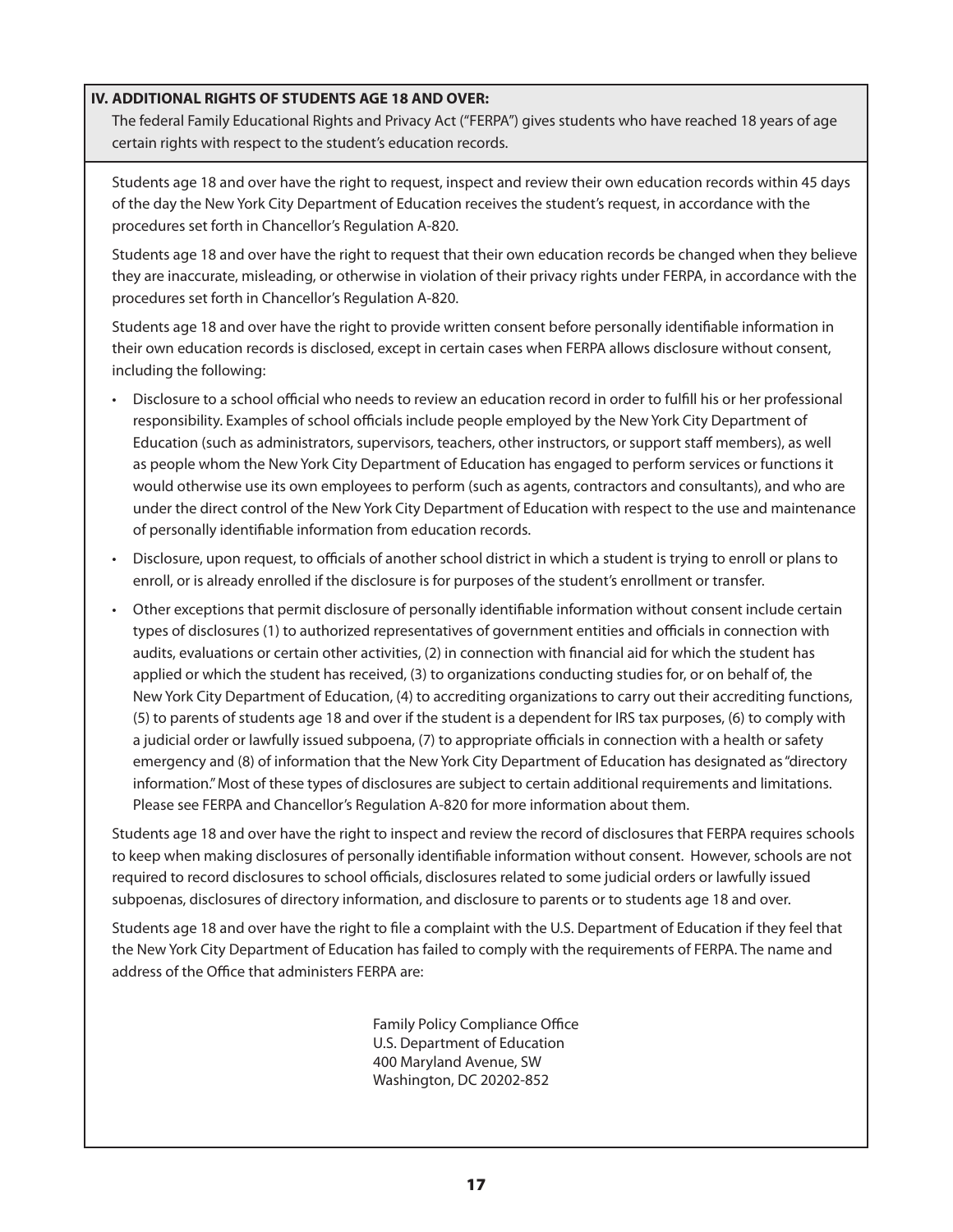### **V. STUDENT RESPONSIBILITIES**

Responsible behavior by each student is the only way in which the rights set forth in this document can be preserved. Violation of some of these responsibilities may lead, in accordance with the Discipline Code, to disciplinary measures. Full acceptance of responsibility with the exercise of rights will provide students with greater opportunity to serve themselves and society. **Students have a responsibility to:**

- 1. attend school regularly and punctually and make every effort to achieve in all areas of their education;
- 2. be prepared for class with appropriate materials and properly maintain textbooks and other school equipment;
- 3. follow school regulations regarding entering and leaving the classroom and school building;
- 4. help maintain a school environment free of weapons, illegal drugs, controlled substances and alcohol;
- 5. behave in a manner that contributes to a safe learning environment and which does not violate other students' right to learn;
- 6. share information with school officials regarding matters which may endanger the health and welfare of members of the school community;
- 7. respect the dignity and equality of others and refrain from conduct which denies or impinges on the rights of others;
- 8. show respect for school property and respect the property of others, both private and public;
- 9. be polite, courteous and respectful toward others regardless of actual or perceived age, race, creed, color, gender, gender identity, gender expression, religion, national origin, citizenship/immigration status, weight, sexual orientation, physical and/or emotional condition, disability, marital status and political beliefs, and refrain from making slurs based on these criteria;
- 10. behave in a polite, truthful and cooperative manner toward students and school staff;
- 11. promote good human relations and build bridges of understanding among the members of the school community;
- 12. use non-confrontational methods to resolve conflicts;
- 13. participate and vote in student government elections;
- 14. provide positive leadership by making student government a meaningful forum to encourage maximum involvement;
- 15. work with school staff in developing broad extracurricular programs in order to represent the range of physical, social and cultural interests and needs of students;
- 16. observe ethical codes of responsible journalism;
- 17. refrain from obscene and defamatory communication in speech, writing and other modes of expression, including electronic expression, in their interactions with the school community;
- 18. express themselves in speech, writing and other modes of expression, including electronic expression in a manner which promotes cooperation and does not interfere with the educational process;
- 19. assemble in a peaceful manner and respect the decision of students who do not wish to participate;
- 20. bring to school only those personal possessions which are safe and do not interfere with the learning environment;
- 21. adhere to the guidelines established for dress and activities in the school gymnasium, physical education classes, laboratories and shops;
- 22. be familiar with the school Discipline Code and abide by school rules and regulations;
- 23. provide leadership to encourage fellow students to follow established school policies and practices;
- 24. keep parents informed of school-related matters, including progress in school, social and educational events, and ensure that parents receive communications that are provided by school staff to students for transmittal to their parents.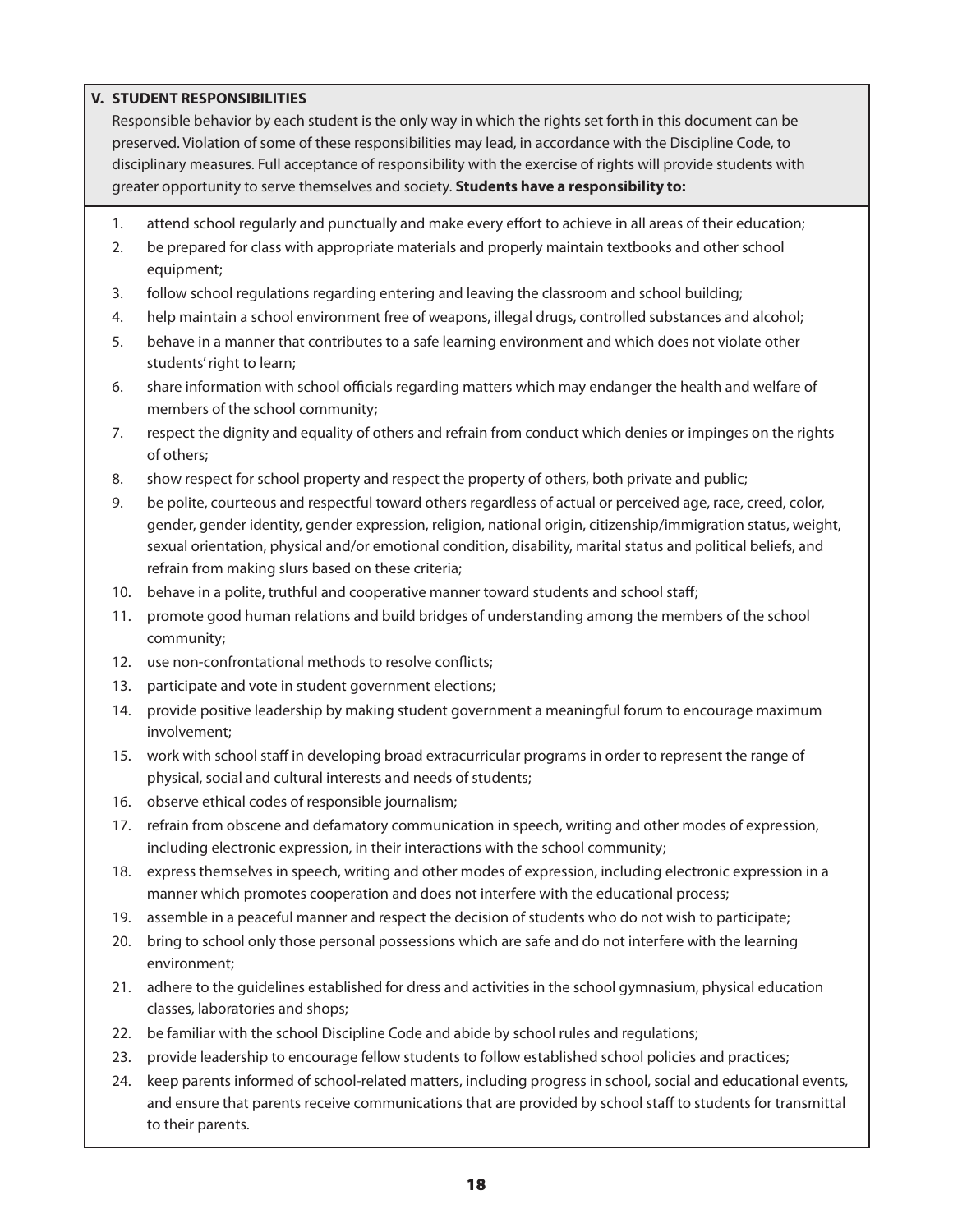| <b>WEAPONS</b>                                                                                                                                                                                                                                                                                                                                                                                                                                                                                                                                                                                                                                                                                                                                                                                                                                                        |                                                                                                                                                                                                                                                                                                                                                                  |  |  |
|-----------------------------------------------------------------------------------------------------------------------------------------------------------------------------------------------------------------------------------------------------------------------------------------------------------------------------------------------------------------------------------------------------------------------------------------------------------------------------------------------------------------------------------------------------------------------------------------------------------------------------------------------------------------------------------------------------------------------------------------------------------------------------------------------------------------------------------------------------------------------|------------------------------------------------------------------------------------------------------------------------------------------------------------------------------------------------------------------------------------------------------------------------------------------------------------------------------------------------------------------|--|--|
| <b>Category I</b>                                                                                                                                                                                                                                                                                                                                                                                                                                                                                                                                                                                                                                                                                                                                                                                                                                                     | <b>Category II</b>                                                                                                                                                                                                                                                                                                                                               |  |  |
| • Firearm, including pistol and handgun, silencers,<br>electronic dart, and stun gun<br>· Shotgun, rifle, machine gun, or any other weapon<br>which simulates or is adaptable for use as a<br>machine gun<br>• Air gun, spring gun, or other instrument or weapon<br>in which the propelling force is a spring or air, and<br>any weapon in which any loaded or blank cartridge<br>may be used (such as a BB gun or paintball gun)<br>· Switchblade knife, gravity knife, pilum ballistic knife<br>and cane sword (a cane that conceals a knife<br>or sword)<br>· Dagger, stiletto, dirk, razorblade, box cutter,<br>case cutter, utility knife and all other knives<br>· Billy club, blackjack, bludgeon, chucka stick, and<br>metal knuckles<br>• Sandbag and sandclub<br>· Sling shot (small, heavy weights attached to or<br>propelled by a thong) and slung shot | • Acid or dangerous chemicals (such as pepper spray,<br>mace)<br>· *Imitation gun or other imitation weapon<br>• Loaded or blank cartridges and other ammunition<br>• Stun weapons<br>• Any deadly, dangerous, or sharp pointed instrument<br>which can be used or is intended for use as a weapon<br>(such as scissors, nail file, broken glass, chains, wire). |  |  |
| • Martial arts objects including kung fu stars,<br>nunchucks and shirkens                                                                                                                                                                                                                                                                                                                                                                                                                                                                                                                                                                                                                                                                                                                                                                                             |                                                                                                                                                                                                                                                                                                                                                                  |  |  |
| • Explosives, including bombs, fire crackers and<br>bombshells                                                                                                                                                                                                                                                                                                                                                                                                                                                                                                                                                                                                                                                                                                                                                                                                        |                                                                                                                                                                                                                                                                                                                                                                  |  |  |
| *Before requesting a suspension for possession of an article listed in Category II for which a purpose other than                                                                                                                                                                                                                                                                                                                                                                                                                                                                                                                                                                                                                                                                                                                                                     |                                                                                                                                                                                                                                                                                                                                                                  |  |  |

 $^\ast$ Before requesting a suspension for possession of an article listed in Category II for which a purpose other than infliction of physical harm exists, e.g., a nail file, the principal must consider whether there are mitigating factors present. In addition, the principal must consider whether an imitation gun is realistic looking by considering factors such as its color, size, shape, appearance and weight.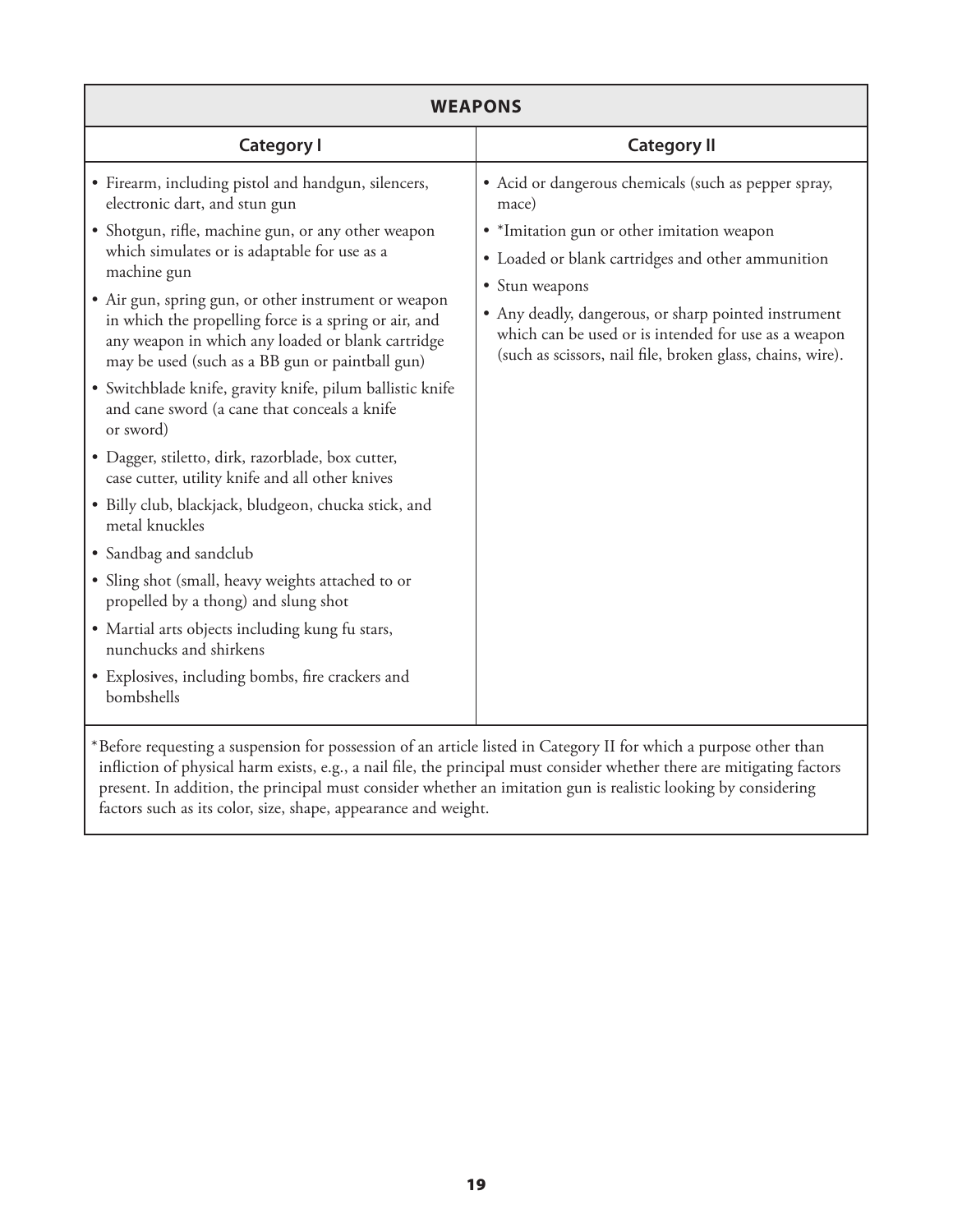## **STUDENT INTERVENTION AND DISCIPLINE CODE**

# **Kindergarten-Grade 5 LEVEL 1**

### **Infractions – Uncooperative/Noncompliant Behavior**

- A01 Unexcused absence from school (A-D only)
- A02 Failing to wear the required school uniform (applies only to students in schools that have adopted a school uniform policy and whose parents have not secured an exemption) (A and/or D only)
- A03 Being late for school (A-E only)
- A04 Bringing items to or using items in school in violation of Department of Education or school policy (A-E only)
- A05 Failing to be in one's assigned place on school premises (A-E only)
- A06 Behaving in <sup>a</sup> manner which disrupts the educational process (e.g., making excessive noise in a classroom, library or hallway)
- A07 Engaging in verbally rude or disrespectful behavior
- A08 \*Wearing clothing, headgear (e.g., caps or hats), or other items that are unsafe or disruptive to the educational process (A-E only)
- A09 Posting or distributing material on school premises in violation of written Department of Education policy and/or school rules (A-E only)
- A10 Using school computers, fax machines, telephones or other electronic equipment or devices without appropriate permission (A-E only)

### **Guidance Interventions**

- Parent outreach
- Intervention by counseling staff
- Guidance conference(s)
- Restorative Approaches
- Positive Behavioral Interventions and Supports (PBIS)
- Individual/group counseling
- Peer mediation
- Mentoring program
- Conflict resolution
- Collaborative problem solving
- • Development of individual behavior contract
- Short-term behavioral progress reports
- • Referral to PPT (Pupil Personnel Team)
- Community service (with parental consent)
- • Referral to <sup>a</sup> Community-Based Organization (CBO)
- Functional Behavioral Assessment (FBA)/Behavioral Intervention Plan (BIP)

- A. Admonishment by pedagogical school staff
- B. Student/teacher conference
- C. Reprimand by appropriate supervisor (e.g., assistant principal, principal)
- D. Parent conference
- E. In-school disciplinary action (e.g., formal restorative conference, exclusion from extracurricular activities or communal lunchtime)
- F. Removal from classroom by teacher (After a student is removed from any classroom by any teacher three times during a semester or twice in a trimester, a principal's suspension must be sought if the student engages in subsequent behavior that would otherwise result in a removal by a teacher.)

 $^{\ast}$ If there is a question regarding whether or not clothing or headgear is representative of religious expression, the school should contact the Borough Director of Suspension.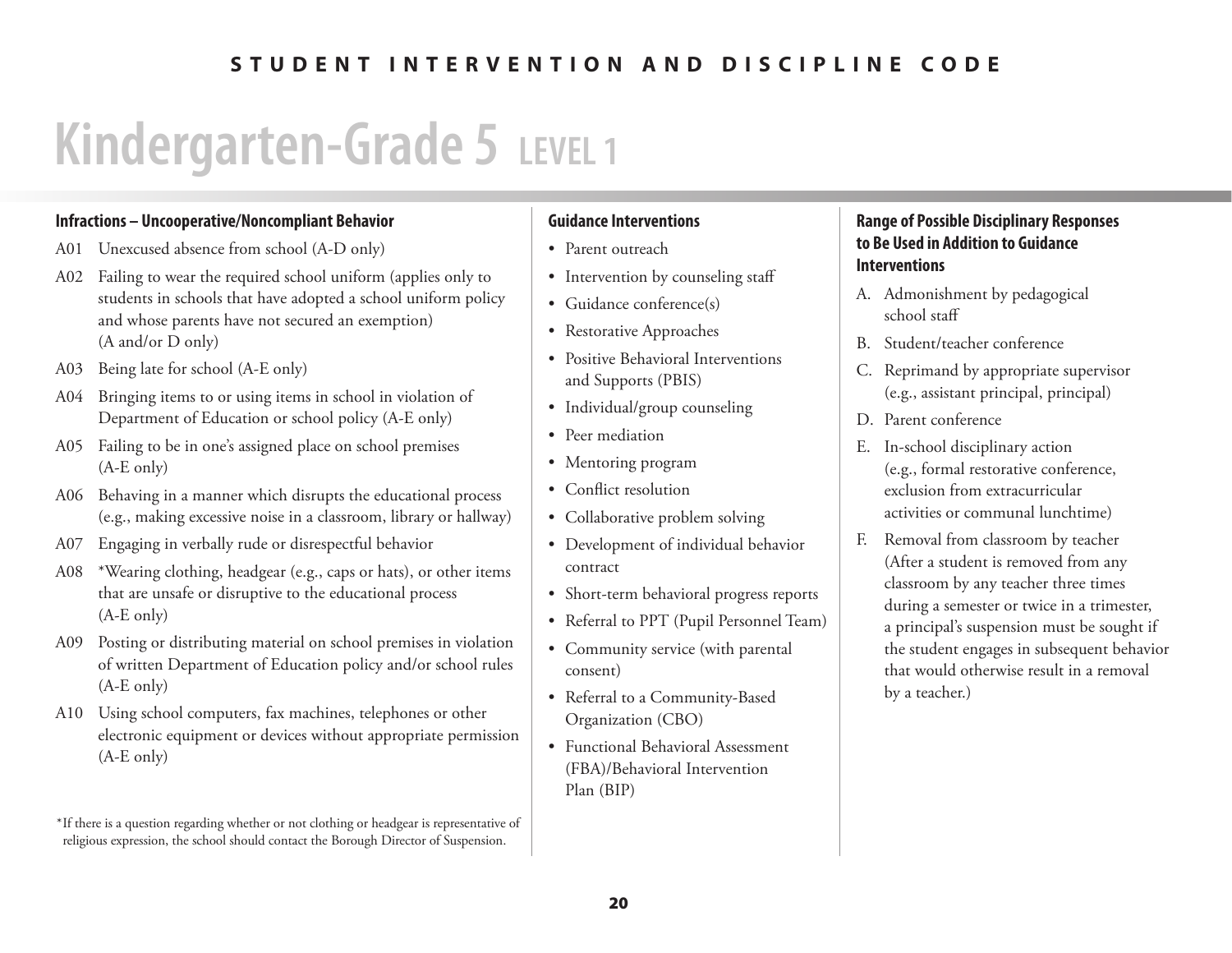### **Infractions – Disorderly Behavior**

- A11 Smoking and/or use of electronic cigarettes and/or possession of matches or lighters (A-D only)
- A12 Gambling
- A13 Using profane, obscene, vulgar, or lewd language, gestures, or behavior
- A14Lying to, giving false information to, and/or misleading school personnel
- A15 Misusing property belonging to others
- A16 Engaging in or causing disruptive behavior on the school bus
- A17 Leaving class or school premises without permission of supervising school personnel
- A18 Engaging in inappropriate or unwanted physical contact or touching someone in a private part of body. (For grades K-3 only; see Infraction A28 for grades 4-5. For shoving, pushing, etc., see A24.)
- A19 Violating the Department's Internet Use Policy (e.g., use of the Department's system for non-educational purposes, security/privacy violations)
- A20 Engaging in scholastic dishonesty which includes but is not limited to:
	- a. Cheating (e.g., copying from another's test paper; using material during a test which is not authorized by the person <sup>g</sup>iving the test; collaborating with another student during the test without authorization; knowingly using, buying, selling, stealing, transporting, or soliciting, in whole or part, the contents of an unadministered test; substituting for another student or permitting another student to substitute for one's self to take a test; bribing another person to obtain a test that is to be administered; or securing copies of the test or answers to the test in advance of the test)
	- b. Plagiarizing (appropriating another's work and using it as one's own for credit without the required citation and attribution, e.g., copying written work from the Internet, or any other source) (grades 4-5 only)
	- c. Colluding (engaging in fraudulent collaboration with another person in preparing written work for credit)
- A21 Inappropriate use of electronic technology (e.g., unauthorized audio/video recording)

## **Guidance Interventions**

- Parent outreach
- Intervention by counseling staff
- Guidance conference(s)
- • Restorative Approaches
- Positive Behavioral Interventions and Supports (PBIS)
- Individual/group counseling
- Peer mediation
- • Mentoring program
- Conflict resolution
- Collaborative problem solving
- • Development of individual behavior contract
- • Short-term behavioral progress reports
- • Referral to PPT (Pupil Personnel Team)
- • Community service (with parental consent)
- • Referral to <sup>a</sup> Community-Based Organization (CBO)
- Referral to appropriate substance abuse counseling services
- Referral to counseling services for youth relationship abuse or sexual violence
- Functional Behavioral Assessment (FBA)/Behavioral Intervention Plan (BIP)

- A. Admonishment by pedagogical school staff
- B. Student/teacher conference
- C. Reprimand by appropriate supervisor (e.g., assistant principal, principal)
- D. Parent conference
- E. In-school disciplinary actions (e.g., formal restorative conference, exclusion from extracurricular activities or communal lunchtime)
- F. Removal from classroom by teacher (After a student is removed from any classroom by any teacher three times during a semester or twice in a trimester, a principal's suspension must be sought if the student engages in subsequent behavior that would otherwise result in a removal by a teacher.)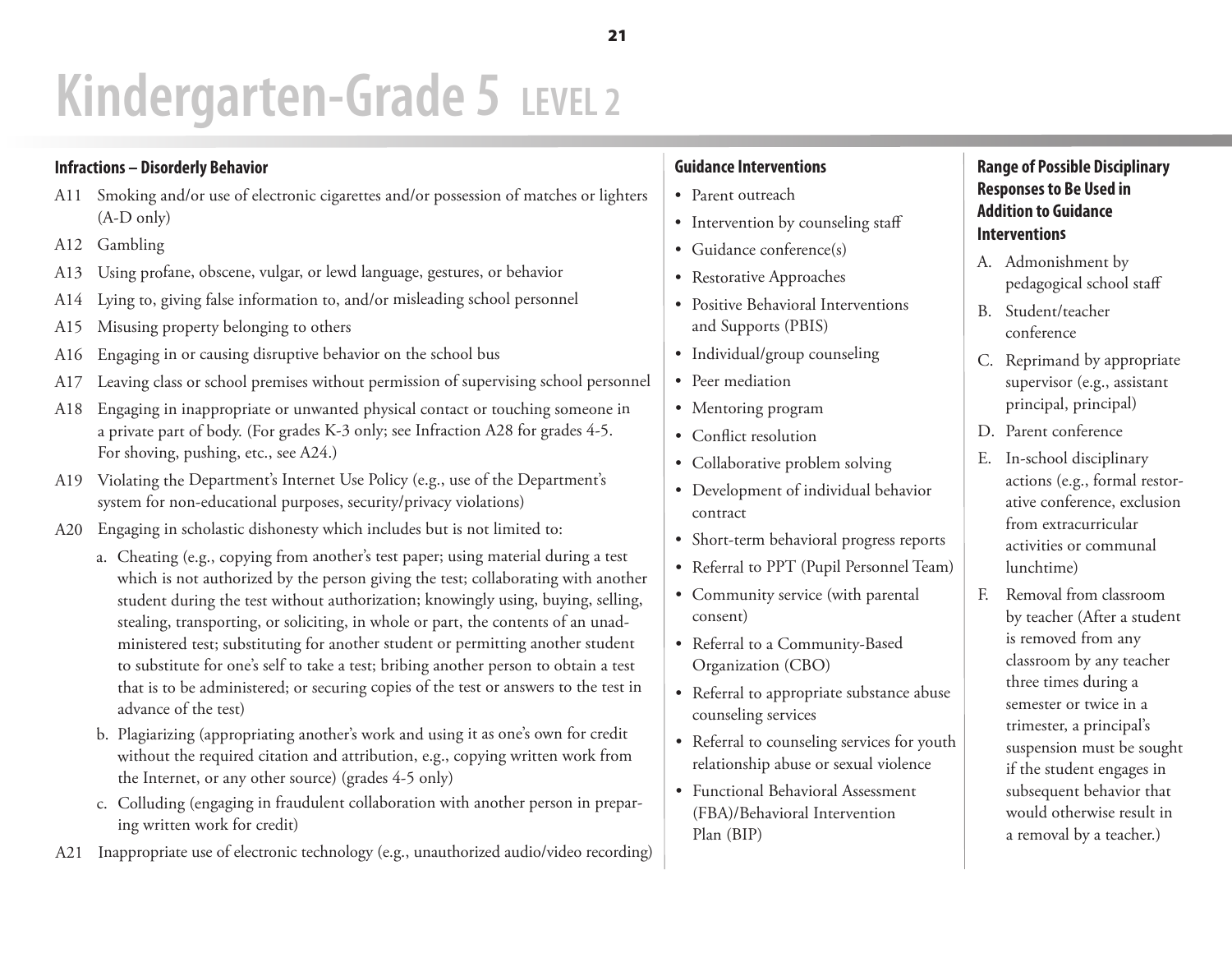### **Infractions – Disruptive Behavior**

- A22 \*Defying or disobeying the lawful authority or directive of school personnel or school safety agents in a way that substantially disrupts the educational process and/or poses a danger to the school community (this behavior does not include Level 1 or 2, uncooperative/noncompliant or disorderly behavior, such as using profane language, A13; or wearing prohibited clothing, A08; or bringing prohibited items to school, A04) (for grades K-3, A-F; for grades 4-5, A-F, G with authorization)
- A23 Using slurs based upon actual or perceived race, ethnicity, color, national origin, citizenship/immigration status, weight, religion, gender, gender identity, gender expression, sexual orientation, or disability (for grades K-3, A-F; for grades 4-5, A-I)
- A24 Shoving, pushing, or engaging in a minor altercation or similar physical confrontational behavior towards students or school personnel (e.g., pushing past another person), or throwing an object (e.g., chalk) or spitting at another person (for more serious physically aggressive behavior, see A33) (for grades K-3, A-F; for grades 4-5, A-G)
- A25 Bringing unauthorized persons to school or allowing unauthorized visitors to enter school in violation of written school rules (for grades K-3, A-F; for grades 4-5, A-I)
- A26 Knowingly possessing property belonging to another without authorization (for grades K-3, A-F; for grades 4-5, A-I)
- A27 Tampering with, changing, or altering a record or document of a school by any method, including, but not limited to, computer access or other electronic means (for grades K-3, A-F; for grades 4-5, A-I)
- A28 Engaging in inappropriate or unwanted physical contact or touching someone in a private part of body. (For grades 4-5 only; see Infraction A18 for grades K-3. For shoving, pushing, etc., use A24.)
- A29 \*\*Engaging in gang-related behavior (e.g., wearing or displaying gang apparel and/or accessories, writing graffiti\*\*\*, making gestures or signs) (grades 4-5 only)
- A30 \*\*\*Engaging in vandalism, graffiti or other intentional damage to school property or property belonging to staff, students or others (for grades K-3, A-F; for grades 4-5, C-I)
- A31 Posting or distributing libelous material or literature (including posting such material on the Internet) (for grades K-3, A-F; for grades 4-5, C-I)
- \* Principals must obtain prior written approval of the Office of Safety and Youth Development prior to authorizing <sup>a</sup> principal's suspension for A22.
- \*\*In determining whether the behavior is gang related, school officials may consult with the Office of Safety and Youth Development's Gang Unit.
- \*\*\*If there is substantial damage to property requiring extensive repair, the superintendent may impose <sup>a</sup> suspension for 30-90 school days with an automatic review for early reinstatement after 30 or 60 school days.

## **Guidance Interventions**

- • Parent outreach
- • Intervention by counseling staff
- • Guidance conference(s)
- • Restorative Approaches
- • Positive Behavioral Interventions and Supports (PBIS)
- • Individual/group counseling
- • Peer mediation
- • Mentoring program
- • Conflict resolution
- • Collaborative problem solving
- • Development of individual behavior contract
- • Short-term behavioral progress reports
- • Referral to PPT (Pupil Personnel Team)
- • Community service (with parental consent)
- • Referral to <sup>a</sup> Community-Based Organization (CBO)
- • Referral to appropriate substance abuse counseling services
- • Referral to counseling services for youth relationship abuse or sexual violence
- • Referral to counseling services for bias-based bullying, intimidation, or harassment
- • Functional Behavioral Assessment (FBA)/ Behavioral Intervention Plan (BIP)

### **Supports for Students Transitioning from Suspension**

Schools must provide appropriate support services to students returning from suspension to maximize their ability to meet social and academic standards within the school community. Support services may include any of the range of guidance interventions or a combination of services as best meets the needs of the individual student.

- A. Admonishment by pedagogical school staff
- B. Student/teacher conference
- C. Reprimand by appropriate supervisor (e.g., assistant principal, principal)
- D. Parent conference
- E. In-school disciplinary actions (e.g., formal restorative conference, exclusion from extracurricular activities, or communal lunchtime)
- F. Removal from classroom by teacher (After a student is removed from any classroom by any teacher three times during a semester or twice in a trimester, a principal's suspension must be sought if the student engages in subsequent behavior that would otherwise result in a removal by a teacher.)
- G. Principal's suspension for 1-5 days
- H. Superintendent's suspension that results in immediate reinstatement
- I. \*\*Superintendent's suspension that results in continued suspension for a fixed period of 6-10 school days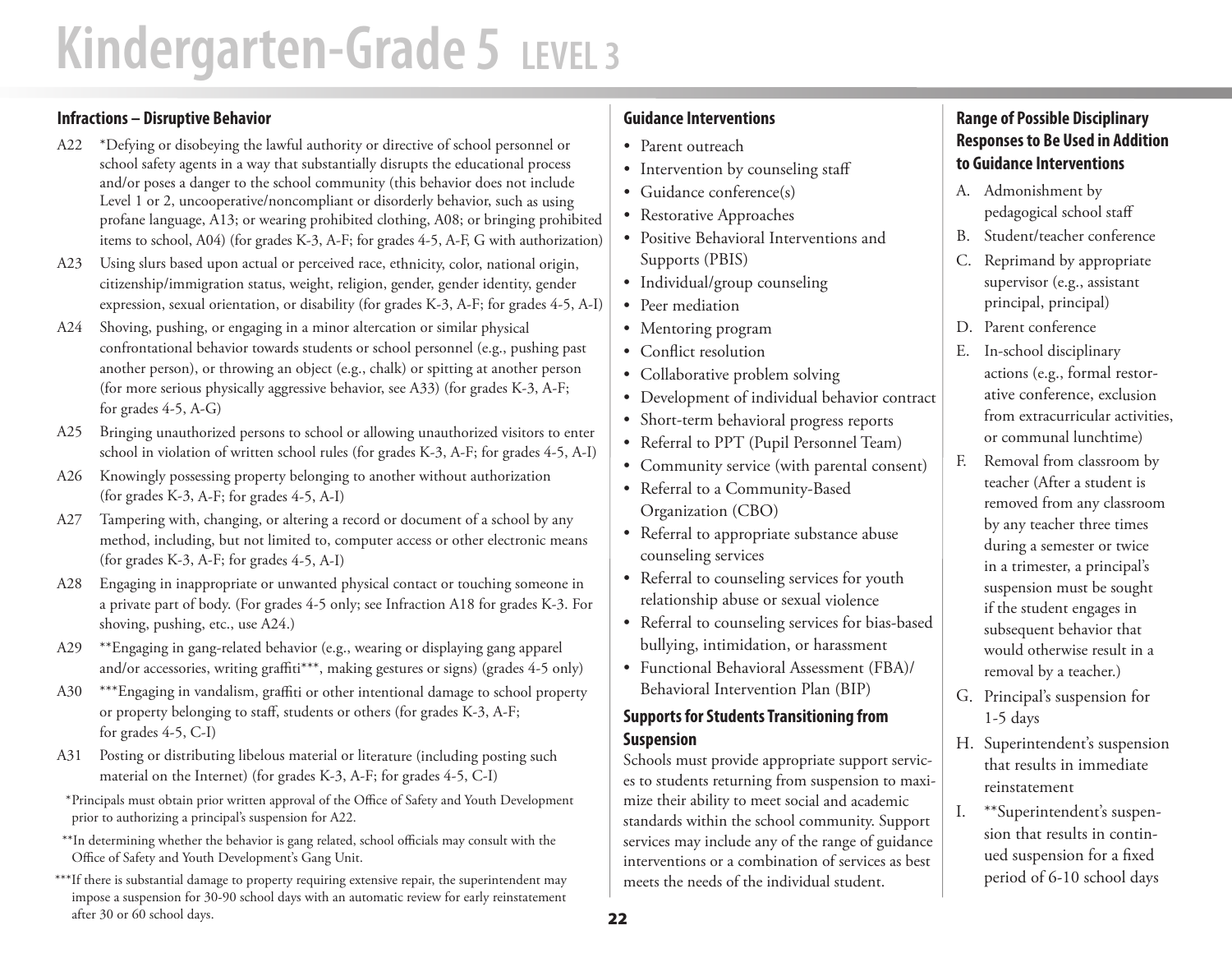### **Infractions – Aggressive or Injurious/Harmful Behavior**

- A32 Posting or distributing, displaying, or sharing literature or material containing a threat of violence, injury or harm, or depicting violent actions against or obscene, vulgar or lewd pictures of students or staff (including posting such material on the Internet) (grades K-3, D-F, G\*-I, 4-5, D-I only)
- A33 Engaging in physically aggressive behavior other than minor altercations as described under A24, which creates a substantial risk of or results in minor injury (grades K-3, D-F, G\*-J, 4-5, D-J only)
- A34 Engaging in an act of coercion or threatening or instigating violence, injury or harm to another or others (grades K-3, D-F, G\*-J, 4-5, D-J only)
- A35 Engaging in behavior on the school bus which creates a substantial risk of or results in injury\*\* (grades K-3, D-F, G\*-J, 4-5, D-J only)
- A36 Engaging in harassing, intimidating, and/or bullying behavior, including using electronic communication to engage in such behavior (cyber-bullying); such behavior includes, but is not limited to: physical violence; stalking; verbal, written, or physical conduct that threatens another with harm; seeking to coerce or compel a student or staff member to do something; hazing; taunting; exclusion from peer groups designed to humiliate or isolate; using derogatory language or making derogatory jokes or name calling to humiliate or harass (grades K-3, D-F, G\*-J, 4-5, D-J only)
- A37 Engaging in harassing, intimidating and/or bullying behavior, including using electronic communication to engage in such behavior (cyber-bullying) based on an individual's actual or perceived race, weight, religion, religious practices, gender, gender identity, gender expression, sexual orientation, or disability; such behavior includes, but is not limited to: physical violence; stalking; verbal, written, or <sup>p</sup>hysical conduct that threatens another with harm; seeking to coerce or compel a student or staff member to do something; hazing; taunting; exclusion from peer groups designed to humiliate or isolate; using derogatory language or making derogatory jokes or name calling to humiliate or harass (grades K-3, D-F, G\*-J, 4-5, D-J only)
- A38 Making sexually suggestive comments, innuendoes, propositions or similar remarks, or engaging in nonverbal or physical conduct of a sexual nature (e.g. touching, patting, pinching, lewd or indecent public behavior, or sending or posting sexually suggestive messages or images) (for grades 4-5 only)
- A39 Possessing controlled substances or prescription medications without appropriate authorization, illegal drugs, synthetic hallucinogens, drug paraphernalia, and/or alcohol (grades K-3, D-F, G\*-J, 4-5, D-J only)
- \* Principals must obtain prior written approval of the Office of Safety and Youth Development prior to authorizing <sup>a</sup> principal's suspension for <sup>a</sup> student in grades K-3
- \*\*Students may be excluded from the bus as per Chancellor's Regulation A-801.

### **Guidance Interventions**

- Parent outreach
- Intervention by counseling staff
- Guidance conference(s)
- • Restorative Approaches
- • Positive Behavioral Interventions and Supports (PBIS)
- Individual/group counseling
- Peer mediation
- Mentoring program
- Conflict resolution
- Collaborative problem solving
- • Development of individual behavior contract
- • Short-term behavioral progress reports
- • Referral to PPT (Pupil Personnel Team)
- • Community service (with parental consent)
- • Referral to <sup>a</sup> Community-Based Organization (CBO)
- Referral to appropriate substance abuse counseling services
- Referral to counseling services for youth relationship abuse or sexual violence
- Referral to counseling services for bias-based bullying, intimidation, or harassment
- • Functional Behavioral Assessment (FBA)/ Behavioral Intervention Plan (BIP)

### **Supports for Students Transitioning from Suspension**

Schools must provide appropriate support services to students returning from suspension to maximize their ability to meet social and academic standards within the school community. Support services may include any of the range of guidance interventions or a combination of services as best meets the needs of the individual student.

- D. Parent conference
- E. In-school disciplinary actions (e.g., formal restorative conference, exclusion from extracurricular activities or communal lunchtime)
- F. Removal from classroom by teacher (After a student is removed from any classroom by any teacher three times during a semester or twice in a trimester, a principal's suspension must be sought if the student engages in subsequent behavior that would otherwise result in a removal by a teacher.)
- G. Principal's suspension for 1-5 days (for grades K-3 authorization required)
- H. Superintendent's suspension that results in immediate reinstatement
- I. Superintendent's suspension that results in continued suspension for a fixed period of 6-10 school days
- J. Superintendent's suspension that results in extended suspension for 30 to 90 school days with an automatic review for early reinstatement after 30 or 60 school days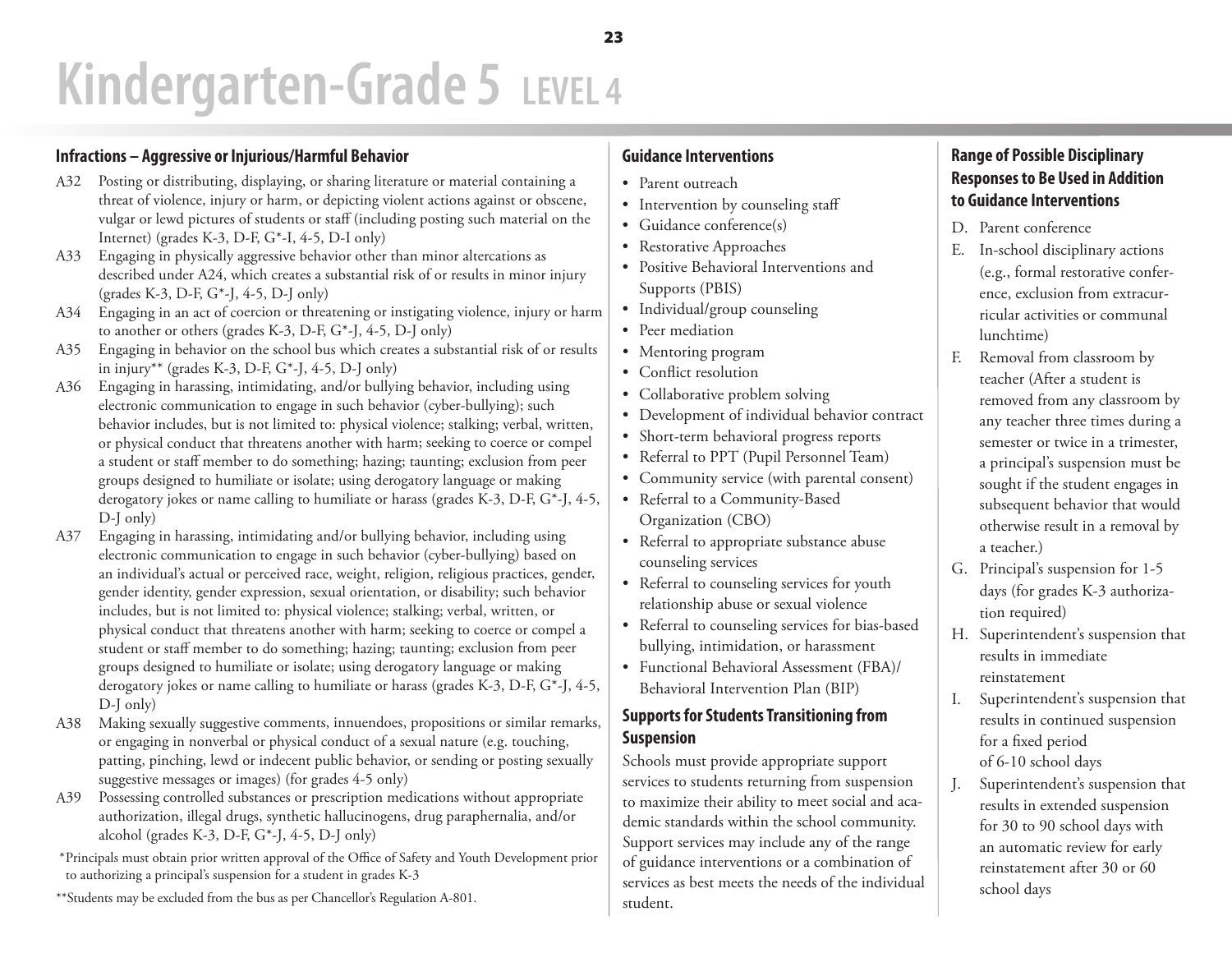# **Kindergarten-Grade 5 LEVEL 4 continued**

### **Infractions – Aggressive or Injurious/Harmful Behavior**

- A40 Taking or attempting to take property belonging to another or belonging to the school without authorization, without using force or intimidating behavior (grades K-3, D-F,  $G^*$ -J, 4-5, D-J)
- A41 Falsely activating a fire alarm or other disaster alarm (grades K-3, D-F, G\*-I, 4-5, D-I only)
- A42Making a bomb threat (grades K-3, D-F, G\*-I, 4-5, D-I only)
- A43 Creating a substantial risk of serious injury by either recklessly engaging in behavior, and/or using an object that appears capable of causing physical injury (e.g., lighter, belt buckle, umbrella, or laser pointer) (grades K-3, D-F, G\*-J, 4-5,  $D-J$ )
- A44 Causing a serious injury by either recklessly engaging in behavior, and/or using an object that appears capable of causing physical injury (e.g., lighter, belt buckle, umbrella, or laser pointer) (grades K-3, D-F, G\*-J, 4-5, D-J)
- A45 Inciting/causing a riot (grades K-3, G\*-J, 4-5, G-J only)
- A46 Possessing or selling any weapon as defined in Category II\*\* (grades K-3, G\*-J, 4-5, G-J only)
- A47 Using controlled substances or prescription medication without appropriate authorization, or using illegal drugs, synthetic hallucinogens, and/or alcohol (grades K-3, D-F, G\*-J, 4-5, D-J)
- \* Principals must obtain prior written approval of the Office of Safety and Youth Development prior to authorizing <sup>a</sup> principal's suspension for <sup>a</sup> student in grades K-3
- \*\*Before requesting <sup>a</sup> suspension for possession of an article listed in Category II for which a purpose other than infliction of physical harm exists, e.g., a nail file, the principal must consider whether there are mitigating factors present. In addition, the principal must consider whether an imitation gun is realistic looking by considering factors such as its color, size, shape, appearance and weight.

### **Guidance Interventions**

- Parent outreach
- Intervention by counseling staff
- Guidance conference(s)
- Restorative Approaches
- • Positive Behavioral Interventions and Supports (PBIS)
- Individual/group counseling
- Peer mediation
- Mentoring program
- Conflict resolution
- Collaborative problem solving
- • Development of individual behavior contract
- Short-term behavioral progress reports
- • Referral to PPT (Pupil Personnel Team)
- • Community service (with parental consent)
- • Referral to <sup>a</sup> Community-Based Organization (CBO)
- Referral to appropriate substance abuse counseling services
- Referral to counseling services for youth relationship abuse or sexual violence
- Referral to counseling services for bias-based bullying, intimidation, or harassment
- • Functional Behavioral Assessment (FBA)/ Behavioral Intervention Plan (BIP)

### **Supports for Students Transitioning from Suspension**

Schools must provide appropriate support services to students returning from suspension to maximize their ability to meet social and academic standards within the school community. Support services may include any of the range of guidance interventions or a combination of services as best meets the needs of the individual student.

- D. Parent conference
- E. In-school disciplinary actions (e.g., formal restorative conference, exclusion from extracurricular activities or communal lunchtime)
- F. Removal from classroom by teacher (After a student is removed from any classroom by any teacher three times during a semester or twice in a trimester, a principal's suspension must be sought if the student engages in subsequent behavior that would otherwise result in a removal by a teacher.)
- G. Principal's suspension for 1-5 days (for grades K-3 authorization required)
- H. Superintendent's suspension that results in immediate reinstatement
- I. Superintendent's suspension that results in continued suspension for a fixed period of 6-10 school days
- J. Superintendent's suspension that results in extended suspension for 30 to 90 school days with an automatic review for early reinstatement after 30 or 60 school days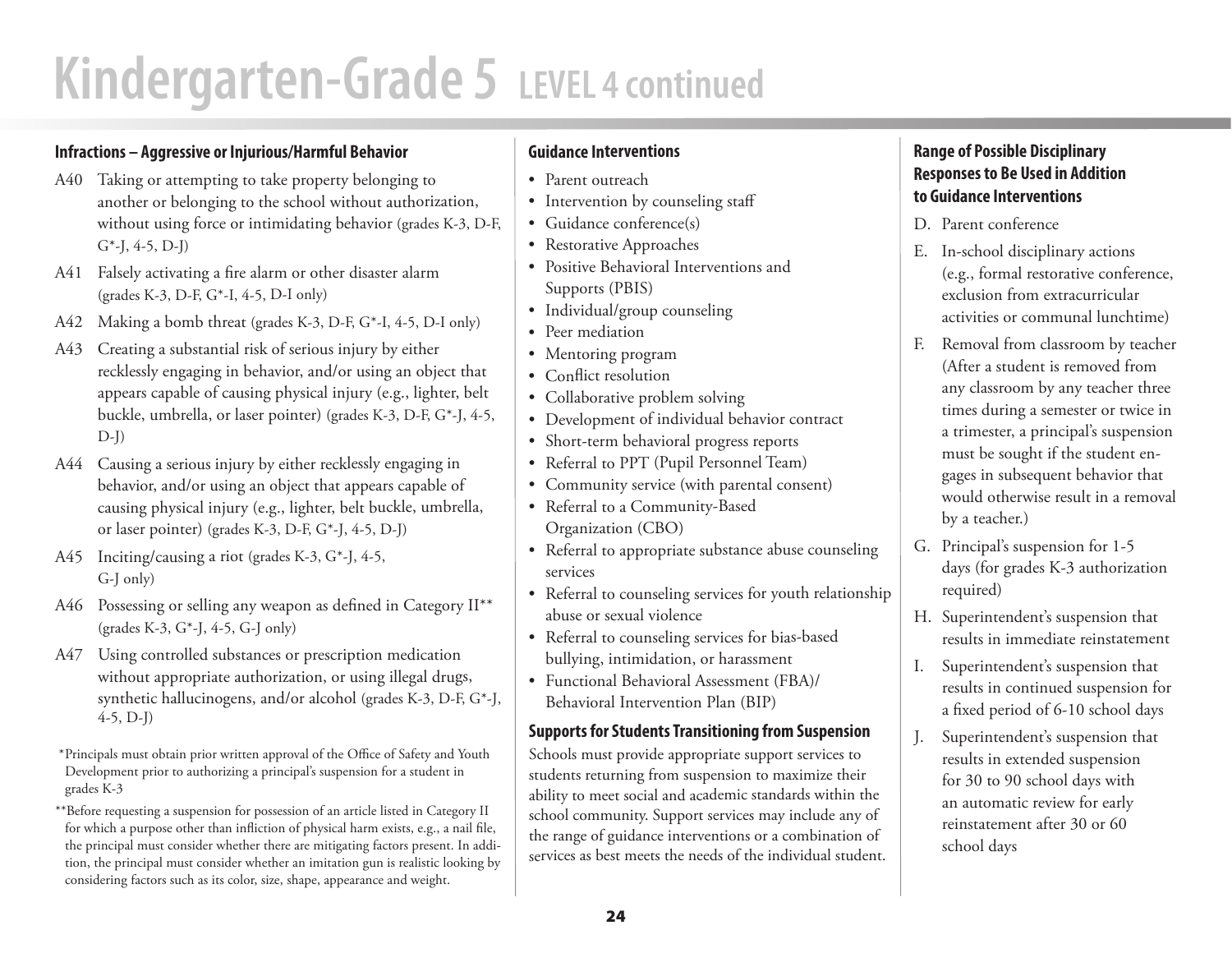### **Infractions – Seriously Dangerous or Violent Behavior**

- A48 Starting <sup>a</sup> fire (For grades K-3, D-F, G\*-J, only; for grades 4-5, I-J only)
- A49 Threatening to use or using force to take or attempt to take property belonging to another (For grades K-3, D-F, G\*-L; for grades 4-5, I-L only)
- A50 Using force against, or inflicting or attempting to inflict serious injury against school personnel or school safety agents (For grades K-3, D-F, G\*-J only; for grades 4-5, I-J only)
- A51 Using extreme force against or inflicting or attempting to inflict serious injury upon students or others (For grades K-3, D-F, G\*-J only; for grades 4-5, I-J only)
- A52 Planning, instigating, or participating with another or others, in an incident of group violence (For grades K-3, D-F, G\*-L; for grades 4-5, I-L only)
- A53 Engaging in threatening, dangerous or violent behavior that is gang-related\*\* (For grades K-3, D-F, G\*-L; for grades 4-5, I-L only)
- A54 Engaging in physical sexual aggression/compelling or forcing another to engage in sexual activity (For grades 4-5, I-J only)
- A55 Selling or distributing illegal drugs or controlled substances and/or alcohol (For grades K-3, D-F, G\*-J only; for grades 4-5, I-J only)
- A56 Possessing or selling any weapon, other than <sup>a</sup> firearm, as defined in Category <sup>I</sup> (For grades K-3, D-F, G\*-J only; for grades 4-5, I-J only)
- A57 Using any weapon as defined in Category II to threaten or to attempt to inflict injury upon school personnel, students, or others (For grades K-3, D-F, G\*-J only; for grades 4-5, I-J only)
- A58 Using any weapon, other than a firearm, as defined in Category I, to threaten or to attempt to inflict injury upon school personnel, students, or others (For grades K-3 D-F, G\*-L only; for grades 4-5, I-L only)
- A59 Using any weapon, other than <sup>a</sup> firearm, as defined in Category <sup>I</sup> or II, to inflict injury upon school personnel, students, or others (For grades K-3, D-F, G\*-L only; for grades 4-5, I-L only)
- A60  $***$ Possessing or using a firearm (L only)
- \* Principals must obtain prior written approval of the Office of Safety and Youth Development prior to authorizing <sup>a</sup> principal's suspension for <sup>a</sup> student in grades K-3
- $^{**}$  In determining whether the behavior is gang-related, school officials may consult with the Office of Safety and Youth Development's Gang Unit.
- \*\*\* This disciplinary measure may be modified on a case-by-case basis.

### **Guidance Interventions**

- • Parent outreach
- • Intervention by counseling staff
- • Guidance conference(s)
- • Restorative Approaches
- • Positive Behavioral Interventions and Supports (PBIS)
- • Individual/group counseling
- • Peer mediation
- • Mentoring program
- • Conflict resolution
- • Collaborative problem solving
- • Development of individual behavior contract
- • Short-term behavioral progress reports
- • Referral to PPT (Pupil Personnel Team)
- • Community service (with parental consent)
- • Referral to <sup>a</sup> Community-Based Organization (CBO)
- • Referral to appropriate substance abuse counseling services
- • Referral to counseling services for youth relationship abuse or sexual violence
- • Referral to counseling services for bias-based bullying, intimidation, or harassment
- • Functional Behavioral Assessment (FBA)/ Behavioral Intervention Plan (BIP)

### **Supports for Students Transitioning from Suspension**

Schools must provide appropriate support services to students returning from suspension to maximize their ability to meet social and academic standards within the school community. Support services may include any of the range of guidance interventions or a combination of services as best meets the needs of the individual student.

- D. Parent conference (K-3 only)
- E. In-school disciplinary actions (e.g., formal restorative conference, detention, exclusion from extracurricular activities, or communal lunchtime) (K-3 only)
- F. Removal from classroom by teacher (After a student is removed from any classroom by any teacher three times during a semester or twice in a trimester, a principal's suspension must be sought if the student engages in subsequent behavior that would otherwise result in a removal by a teacher.) (K-3 only)
- G. Principal's suspension for 1-5 days (K-3 only) (for grades K-3 authorization required)
- H. Superintendent's suspension that results in immediate reinstatement (K-3 only)
- I. Superintendent's suspension that results in continued suspension for a fixed period of 6-10 school days
- J. Superintendent's suspension that results in extended suspension for 30 to 90 school days with an automatic review for early reinstatement after 30 or 60 school days
- K. Superintendent's suspension that results in a one year suspension and assignment to an alternative program with an automatic review for reinstatement after 6 months
- L. Superintendent's suspension that results in a one year suspension and assignment to an alternative program without the opportunity for early reinstatement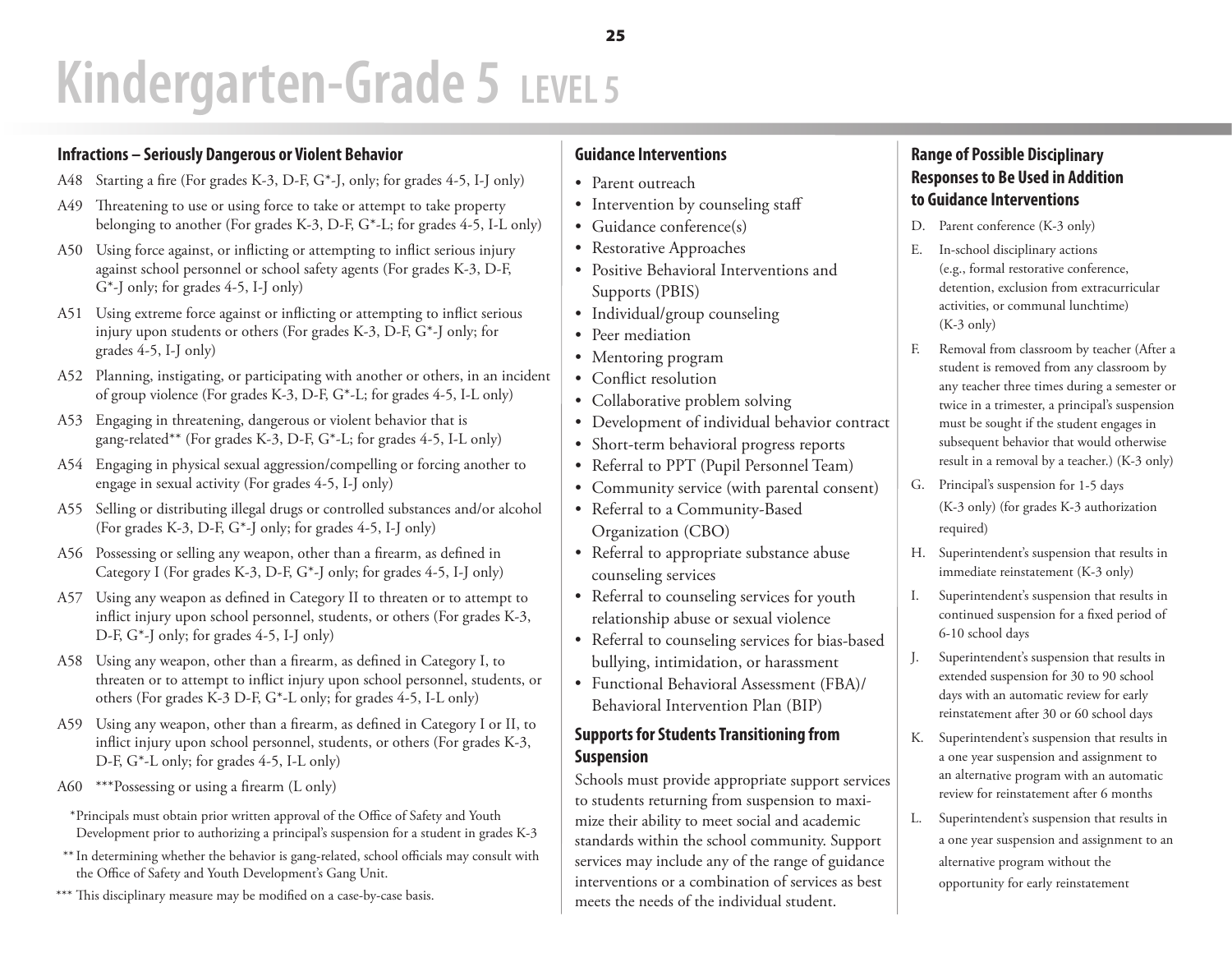### **Infractions – Uncooperative/Noncompliant Behavior**

- B01 Unexcused absence from school (A-D only)
- B02 Failing to wear the required school uniform (applies only to students in grades 6-12 in schools that have adopted <sup>a</sup> school uniform policy and whose parents have not secured an exemption) (A-D only)
- B03 Cutting classes (reporting to school and failing to attend one or more programmed classes) (A-E only)
- B04 Being late for school or class (A-E only)
- B05 Bringing items to or using items in school in violation of Department of Education or school policy (A-E only)
- B06 Failing to be in one's assigned place on school premises (A-E only)
- B07 Behaving in a manner which disrupts the educational process (e.g., making excessive noise in a classroom, library or hallway)
- B08Engaging in verbally rude or disrespectful behavior
- B09 \*Wearing clothing, headgear (e.g., caps or hats), or other items that are unsafe or disruptive to the educational process (A-E only)
- B10 Posting or distributing material on school premises in violation of written Department of Education policy and/or school rules (A-E only)
- B11 Failing to provide school officials with required identification (A-E only)
- B12 Using school computers, fax machines, telephones or other electronic equipment or devices without appropriate permission (A-E only)

 $^{\ast}$ If there is a question regarding whether or not clothing or headgear is representative of religious expression, the school should contact the Borough Director of Suspension.

### **Guidance Interventions**

- Parent outreach
- Intervention by counseling staff
- Guidance conference(s)
- Restorative Approaches
- • Positive Behavioral Interventions and Supports (PBIS)
- Individual/group counseling
- Peer mediation
- Mentoring program
- Conflict resolution
- Collaborative problem solving
- • Development of individual behavior contract
- Short-term behavioral progress reports
- • Referral to PPT (Pupil Personnel Team)
- Community service (with parental consent)
- Referral to a Community-Based Organization (CBO)
- • Functional Behavioral Assessment (FBA)/ Behavioral Intervention Plan (BIP)

- A. Admonishment by pedagogical school staff
- B. Student/teacher conference
- C. Reprimand by appropriate supervisor (e.g., assistant principal, principal)
- D. Parent conference
- E. In-school disciplinary action (e.g., formal restorative conference, detention, exclusion from extracurricular activities, or communal lunchtime)
- F. Removal from classroom by teacher (After a student is removed from any classroom by any teacher three times during a semester or twice in a trimester, a principal's suspension must be sought if the student engages in subsequent behavior that would otherwise result in a removal by a teacher.)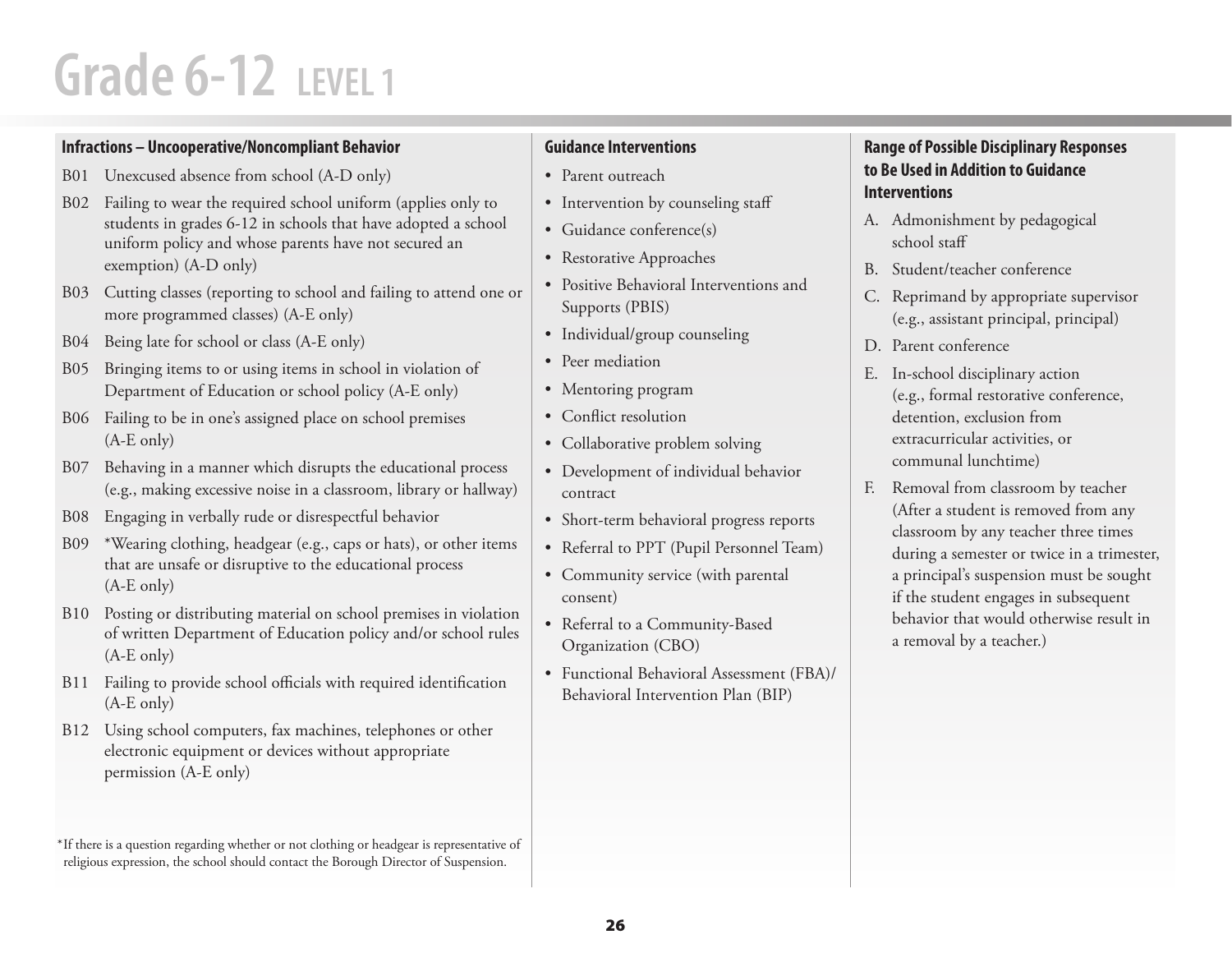### **Infractions – Disorderly Behavior**

- B13 Smoking and /or use of electronic cigarettes and/or possession of matches or lighters (A-D only)
- B14 Gambling
- B15 Using profane, obscene, vulgar, or lewd language, gestures, or behavior
- B16 Lying to, giving false information to, and/or misleading school personnel
- B17 Misusing property belonging to others
- B18Engaging in or causing disruptive behavior on the school bus
- B19 Inappropriate use of electronic technology (e.g., unauthorized audio/video recording)
- B20 Leaving class or school premises without permission of supervising school personnel

## **Guidance Interventions**

- Parent outreach
- Intervention by counseling staff
- Guidance conference(s)
- • Restorative Approaches
- Positive Behavioral Interventions and Supports (PBIS)
- Individual/group counseling
- Peer mediation
- Mentoring program
- Conflict resolution
- Collaborative problem solving
- • Development of individual behavior contract
- • Short-term behavioral progress reports
- • Referral to PPT (Pupil Personnel Team)
- • Community service (with parental consent)
- • Referral to <sup>a</sup> Community-Based Organization (CBO)
- Referral to appropriate substance abuse counseling services
- Referral to counseling services for youth relationship abuse or sexual violence
- • Referral to counseling services for bias-based bullying, intimidation, or harassment
- Functional Behavioral Assessment (FBA)/ Behavioral Intervention Plan (BIP)

- A. Admonishment by pedagogical school staff
- B. Student/teacher conference
- C. Reprimand by appropriate supervisor (e.g., assistant principal, principal)
- D. Parent conference
- E. In-school disciplinary action (e.g., formal restorative conference, detention, exclusion from extracurricular activities or communal lunchtime)
- F. Removal from classroom by teacher (After a student is removed from any classroom by any teacher three times during a semester or twice in a trimester, a principal's suspension must be sought if the student engages in subsequent behavior that would otherwise result in a removal by a teacher.)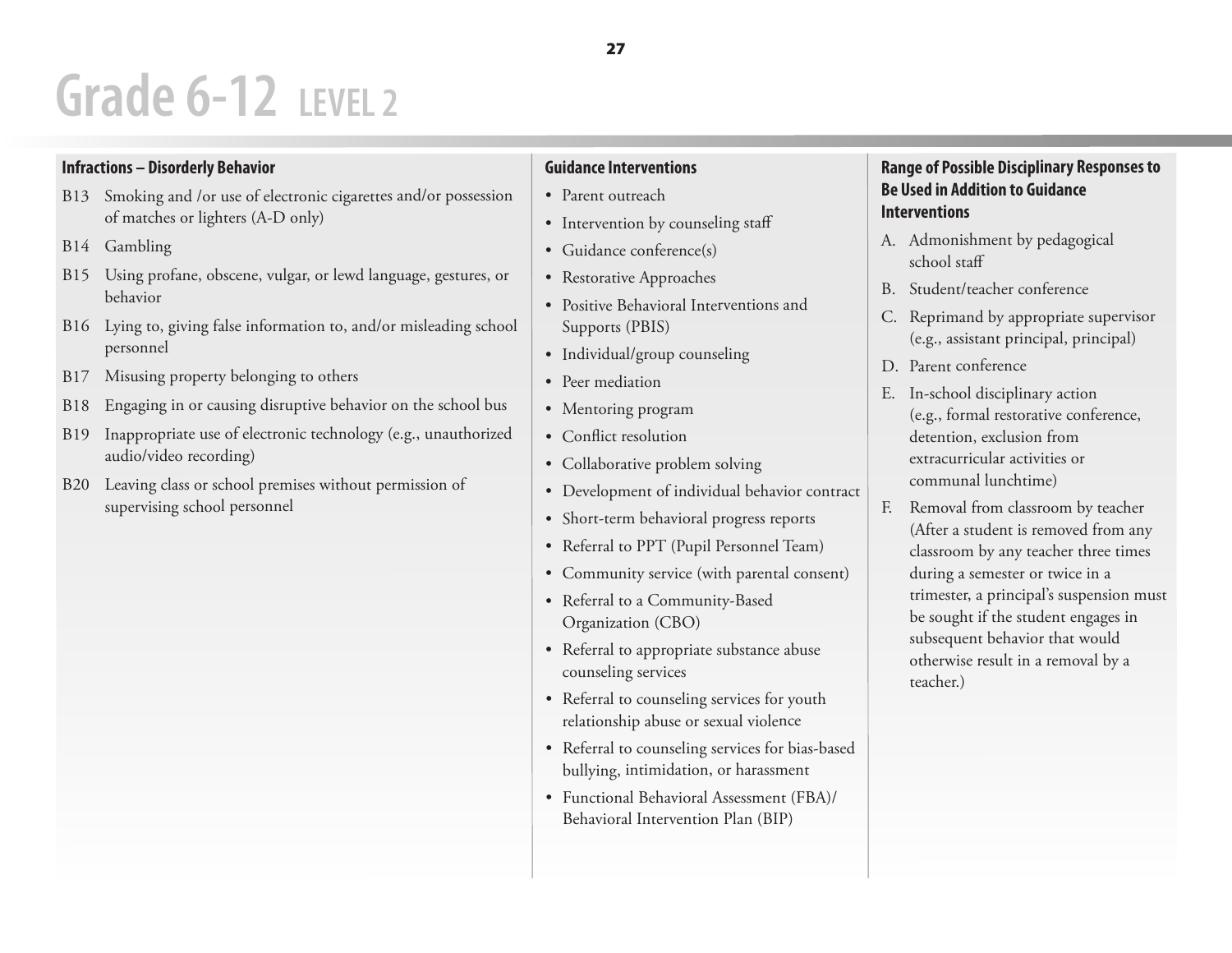### **Infractions – Disruptive Behavior**

- B21 \*Defying or disobeying the lawful authority or directive of school personnel or school safety agents in a way that substantially disrupts the educational process and/or poses a danger to the school community (this behavior does not include Level 1 or 2, uncooperative/noncompliant or disorderly behavior, such as using profane language, B15; or wearing prohibited clothing, B09; or bringing prohibited items to school, B05) (A-F, G with authorization)
- B22 Entering or attempting to enter a school building without authorization or through an unauthorized entrance (A-G only)
- B23 Using slurs based upon actual or perceived race, ethnicity, color, national origin, citizenship/immigration status, weight, religion, gender, gender identity, gender expression, sexual orientation, or disability
- B24 Shoving, pushing, or engaging in a minor altercation or similar physical confrontational behavior towards students or school personnel (e.g., pushing past another person), or throwing an object (e.g., chalk) or spitting at another person (for more serious physically aggressive behavior, see B36) (A-G only)
- B25 Bringing unauthorized persons to school or allowing unauthorized visitors to enter school in violation of written school rules
- B26 \*\*Engaging in gang-related behavior (e.g., wearing or displaying gang apparel and/or accessories, writing graffiti\*\*\*, making gestures or signs)
- B27 Tampering with, changing or altering a record or document of a school by any method, including, but not limited to, computer access or other electronic means
- B28 \*\*\*Engaging in vandalism, graffiti or other intentional damage to school property or property belonging to staff, students or others
- B29 Knowingly possessing property belonging to another without authorization

\* Principals must obtain prior written approval of the Office of Safety and Youth Development prior to authorizing <sup>a</sup> principal's suspension for B21

- $^{**}$  In determining whether the behavior is gang-related, school officials may consult with the Office of Safety and Youth Development's Gang Unit.
- $^{\ast\ast\ast}$  If there is substantial damage to property requiring extensive repair, the superintendent may impose <sup>a</sup> suspension for 30-90 school days with an automatic review for early reinstatement after 30 or 60 school days.

### **Guidance Interventions**

- Parent outreach
- Intervention by counseling staff
- Guidance conference(s)
- Restorative Approaches
- • Positive Behavioral Interventions and Supports (PBIS)
- Individual/group counseling
- Peer mediation
- Mentoring program
- Conflict resolution
- Collaborative problem solving
- • Development of individual behavior contract
- Short-term behavioral progress reports
- Referral to PPT (Pupil Personnel Team)
- Community service (with parental consent)
- • Referral to <sup>a</sup> Community-Based Organization (CBO)
- Referral to appropriate substance abuse counseling services
- Referral to counseling services for youth relationship abuse or sexual violence
- Referral to counseling services for bias-based bullying, intimidation, or harassment
- Functional Behavioral Assessment (FBA)/ Behavioral Intervention Plan (BIP)

### **Supports for Students Transitioning from Suspension**

Schools must provide appropriate support services to students returning from suspension to maximize their ability to meet social and academic standards within the school community. Support services may include any of the range of guidance interventions or a combination of services as best meets the needs of the individual student

- A. Admonishment by pedagogical school staff
- B. Student/teacher conference
- C. Reprimand by appropriate supervisor (e.g., assistant principal, principal)
- D. Parent conference
- E. In-school disciplinary action (e.g., formal restorative conference, detention, exclusion from extracurricular activities or communal lunchtime)
- F. Removal from classroom by teacher (After a student is removed from any classroom by any teacher three times during a semester or twice in a trimester, a principal's suspension must be sought if the student engages in subsequent behavior that would otherwise result in a removal by a teacher.)
- G. Principal's suspension for 1-5 days
- H. Superintendent's suspension that results in immediate reinstatement
- I. \*\*Superintendent's suspension that results in continued suspension for a fixed period of 6-10 school days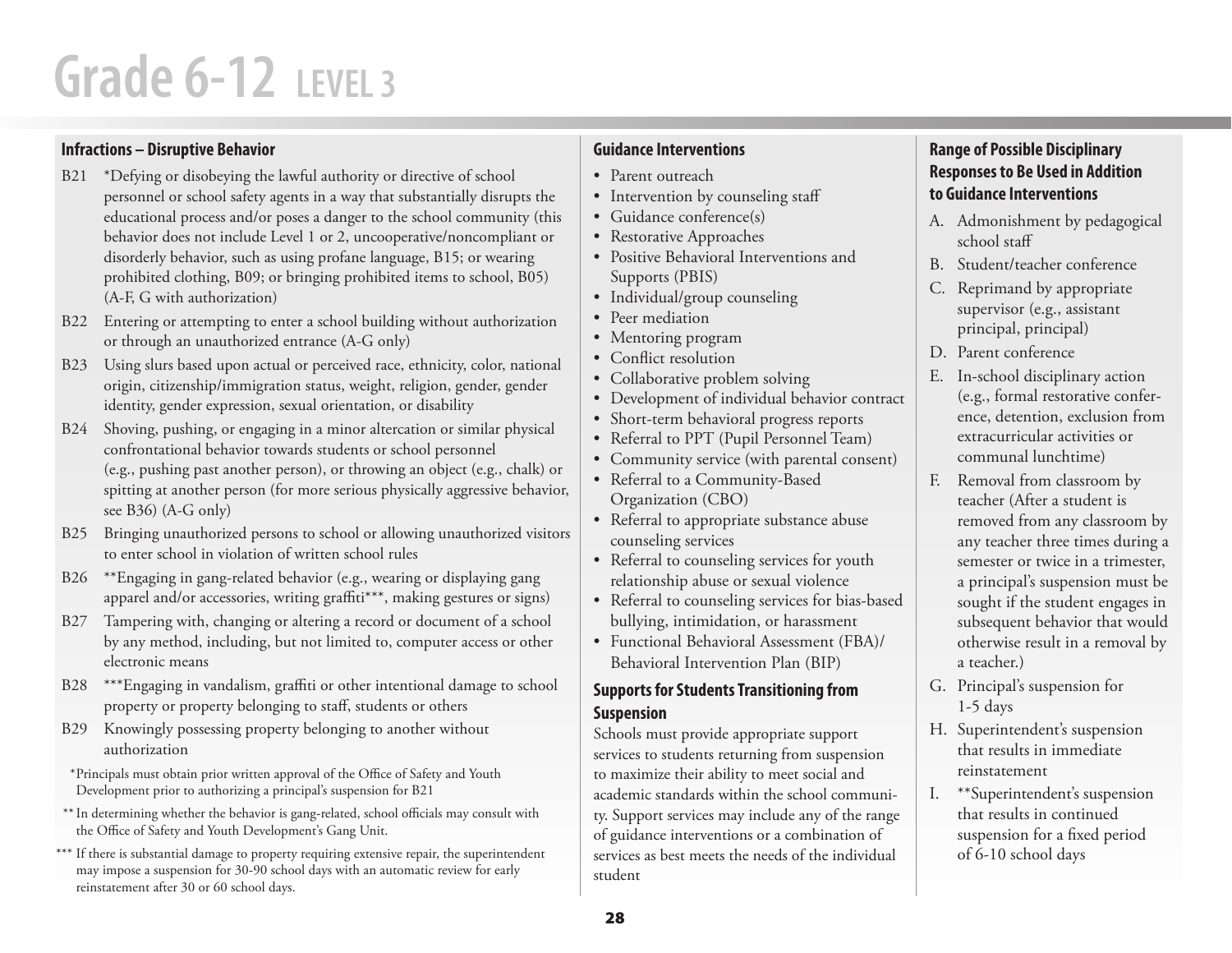## **Grade 6-12 LEVEL 3 continued**

### **Infractions – Disruptive Behavior**

- B30 Violating the Department's Internet Use Policy (e.g., use of the Department's system for non-educational purposes, security/privacy violations)
- B31 \*Engaging in scholastic dishonesty which includes but is not limited to:
	- a. Cheating (e.g., copying from another's test paper; using material during <sup>a</sup> test which is not authorized by the person giving the test; collaborating with another student during the test without authorization; knowingly using, buying, selling, stealing, transporting, or soliciting, in whole or part, the contents of an unadministered test; substituting for another student or permitting another student to substitute for one's self to take a test; bribing another person to obtain a test that is to be administered; or securing copies of the test or answers to the test in advance of the test)
	- b. Plagiarizing (appropriating another's work and using it as one's own for credit without the required citation and attribution, e.g., copying written work from the Internet, or any other source)
	- c. Colluding (engaging in fraudulent collaboration with another person in preparing written work for credit)
- B32 Posting or distributing libelous material or literature (including posting such material on the Internet)

 $^\ast$ For particularly egregious situations (e.g., where numerous students are involved, where the behavior involves standardized tests, or where the behavior requires invalidation of <sup>a</sup> test), the Superintendent may impose <sup>a</sup> suspension of 30-90 school days with automatic review for early reinstatement after 30 or 60 school days.

## **Guidance Interventions**

- • Parent outreach
- • Intervention by counseling staff
- • Guidance conference(s)
- • Restorative Approaches
- • Positive Behavioral Interventions and Supports (PBIS)
- • Individual/group counseling
- Peer mediation
- • Mentoring program
- • Conflict resolution
- • Collaborative problem solving
- • Development of individual behavior contract
- • Short-term behavioral progress reports
- • Referral to PPT (Pupil Personnel Team)
- • Community service (with parental consent)
- • Referral to <sup>a</sup> Community-Based Organization (CBO)
- • Referral to appropriate substance abuse counseling services
- • Referral to counseling services for youth relationship abuse or sexual violence
- • Referral to counseling services for bias-based bullying, intimidation, or harassment
- • Functional Behavioral Assessment (FBA)/ Behavioral Intervention Plan (BIP)

### **Supports for Students Transitioning from Suspension**

Schools must provide appropriate support services to students returning from suspension to maximize their ability to meet social and academic standards within the school community. Support services may include any of the range of guidance interventions or a combination of services as best meets the needs of the individual student.

- A. Admonishment by pedagogical school staff
- B. Student/teacher conference
- C. Reprimand by appropriate supervisor (e.g., assistant principal, principal)
- D. Parent conference
- E. In-school disciplinary actions (e.g., formal restorative conference, detention, exclusion from extracurricular activities or communal lunchtime)
- F. Removal from classroom by teacher (After a student is removed from any classroom by any teacher three times during a semester or twice in a trimester, a principal's suspension must be sought if the student engages in subsequent behavior that would otherwise result in a removal by a teacher.)
- G. Principal's suspension for 1-5 days
- H. Superintendent's suspension that results in immediate reinstatement
- I. Superintendent's suspension that results in continued suspension for a fixed period of 6-10 school days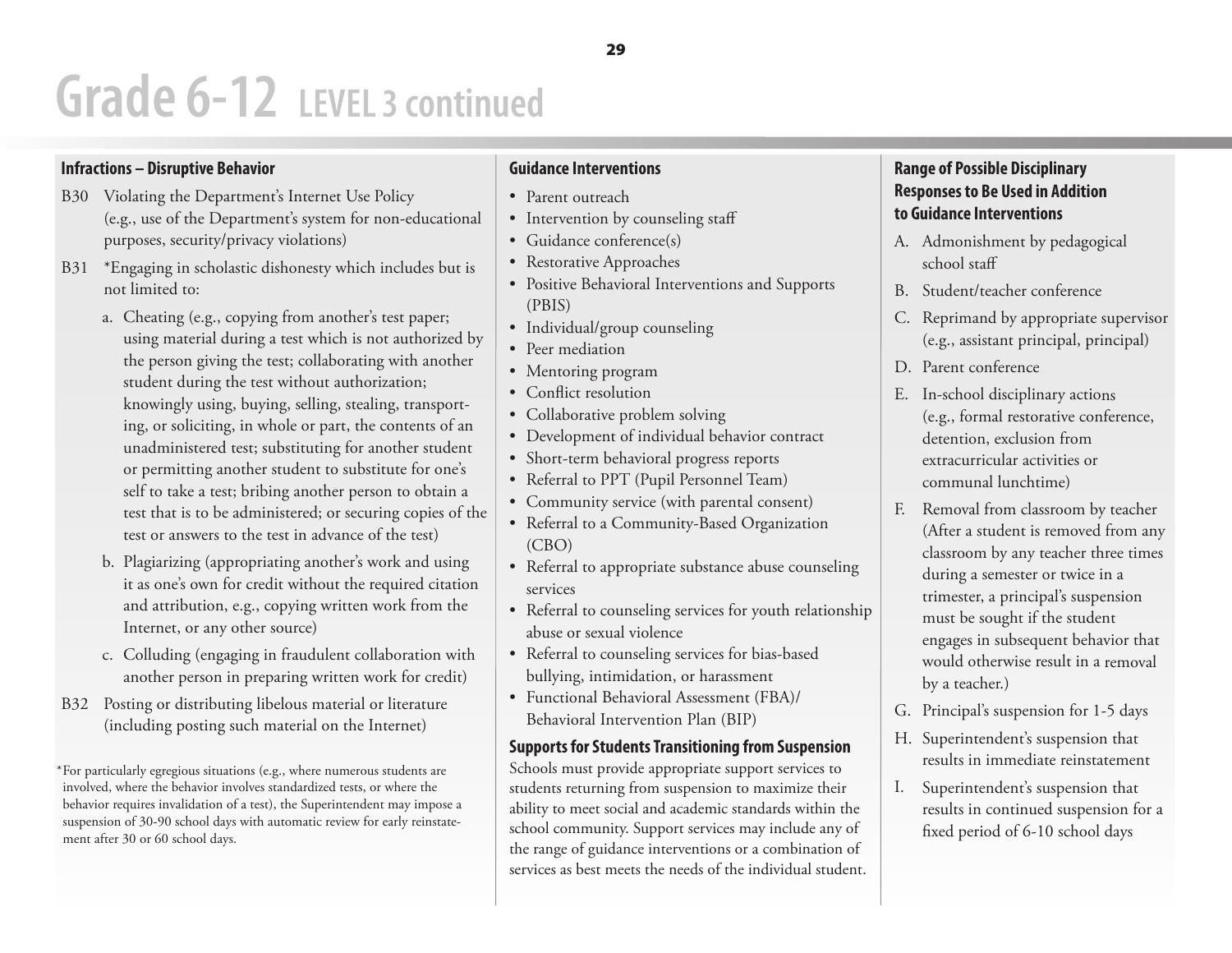### **Infractions – Aggressive or Injurious/Harmful Behavior**

- B33 Engaging in sexual conduct on school premises or at school-related functions (D-I only)
- B34 Making sexually suggestive comments, innuendoes, propositions or similar remarks, or engaging in nonverbal or physical conduct of a sexual nature (e.g., touching, patting, pinching, lewd or indecent public behavior, or sending or posting sexually suggestive messages or images)
- B35 Posting, distributing, displaying, or sharing literature or material containing a threat of violence, injury or harm, or depicting violent actions against or obscene, vulgar or lewd pictures of students or staff, including posting such material on the Internet
- B36 Engaging in <sup>p</sup>hysically aggressive behavior other than minor altercations as described under B24, which creates a substantial risk of or results in minor injury
- B37 Engaging in an act of coercion or threatening or instigating violence, injury or harm to another or others
- B38 \*\*Engaging in or causing disruptive behavior on the school bus which creates a substantial risk of or results in injury
- B39 Engaging in harassing, intimidating and/or bullying behavior, including using electronic communication to engage in such behavior (cyber-bullying); such behavior includes, but is not limited to: physical violence; stalking; verbal, written, or physical conduct that threatens another with harm; seeking to coerce or compel <sup>a</sup> student or staff member to do something; hazing; taunting; exclusion from peer groups designed to humiliate or isolate; using derogatory language or making derogatory jokes or name calling to humiliate or harass.
- B40 Engaging in harassing, intimidating and/or bullying behavior, including using electronic communication to engage in such behavior (cyber-bullying) based on an individual's actual or perceived race, weight, religion, religious practices, gender, gender identity, gender expression, sexual orientation, or disability; such behavior includes, but is not limited to: physical violence; stalking; verbal, written, or physical conduct that threatens another with harm; seeking to coerce or compel <sup>a</sup> student or staff member to do something; hazing; taunting; exclusion from peer groups designed to humiliate or isolate; using derogatory language or making derogatory jokes or name calling to humiliate or harass.
- B41 Possessing controlled substances or prescription medications without appropriate authorization, illegal drugs, synthetic hallucinogens, drug paraphernalia, and/or alcohol
- B42 Falsely activating a fire alarm or other disaster alarm (D-J only)
- B43 Making a bomb threat (D-L only)
- \*\*Students may also be excluded from the bus as per Chancellor's Regulation A-801.

### **Guidance Interventions**

- • Parent outreach
- • Intervention by counseling staff
- • Guidance conference(s)
- • Restorative Approaches
- • Positive Behavioral Interventions and Supports (PBIS)
- • Individual/group counseling
- • Peer mediation
- • Mentoring program
- • Conflict resolution
- • Collaborative problem solving
- • Development of individual behavior contract
- • Short-term behavioral progress reports
- • Referral to PPT (Pupil Personnel Team)
- • Community service (with parental consent)
- • Referral to <sup>a</sup> Community-Based Organization (CBO)
- • Referral to appropriate substance abuse counseling services
- • Referral to counseling services for youth relationship abuse or sexual violence
- • Referral to counseling services for bias-based bullying, intimidation, or harassment
- • Functional Behavioral Assessment (FBA)/ Behavioral Intervention Plan (BIP)

## **Supports for Students Transitioning from Suspension**

Schools must provide appropriate support services to students returning from suspension to maximize their ability to meet social and academic standards within the school community. Support services may include any of the range of guidance interventions or a combination of services as best meets the needs of the individual student.

- D. Parent conference
- E. In-school disciplinary actions (e.g., formal restorative conference, detention, exclusion from extracurricular activities or communal lunchtime)
- F. Removal from classroom by teacher (After a student is removed from any classroom by any teacher three times during a semester or twice in a trimester, a principal's suspension must be sought if the student engages in subsequent behavior that would otherwise result in a removal by a teacher.)
- G. Principal's suspension for 1-5 days
- H. Superintendent's suspension that results in immediate reinstatement
- I. Superintendent's suspension that results in continued suspension for a fixed period of 6-10 school days
- J. Superintendent's suspension that results in extended suspension for 30 to 90 school days with an automatic review for early reinstatement after 30 or 60 school days
- K. Superintendent's suspension that results in a one year suspension and assignment to an alternative program with an automatic review for reinstatement after 6 months
- L. Superintendent's suspension that results in a one year suspension and assignment to an alternative program without the opportunity for early reinstatement
- M. Expulsion (only for general education students who turned 17 prior to the beginning of the school year, which is July 1)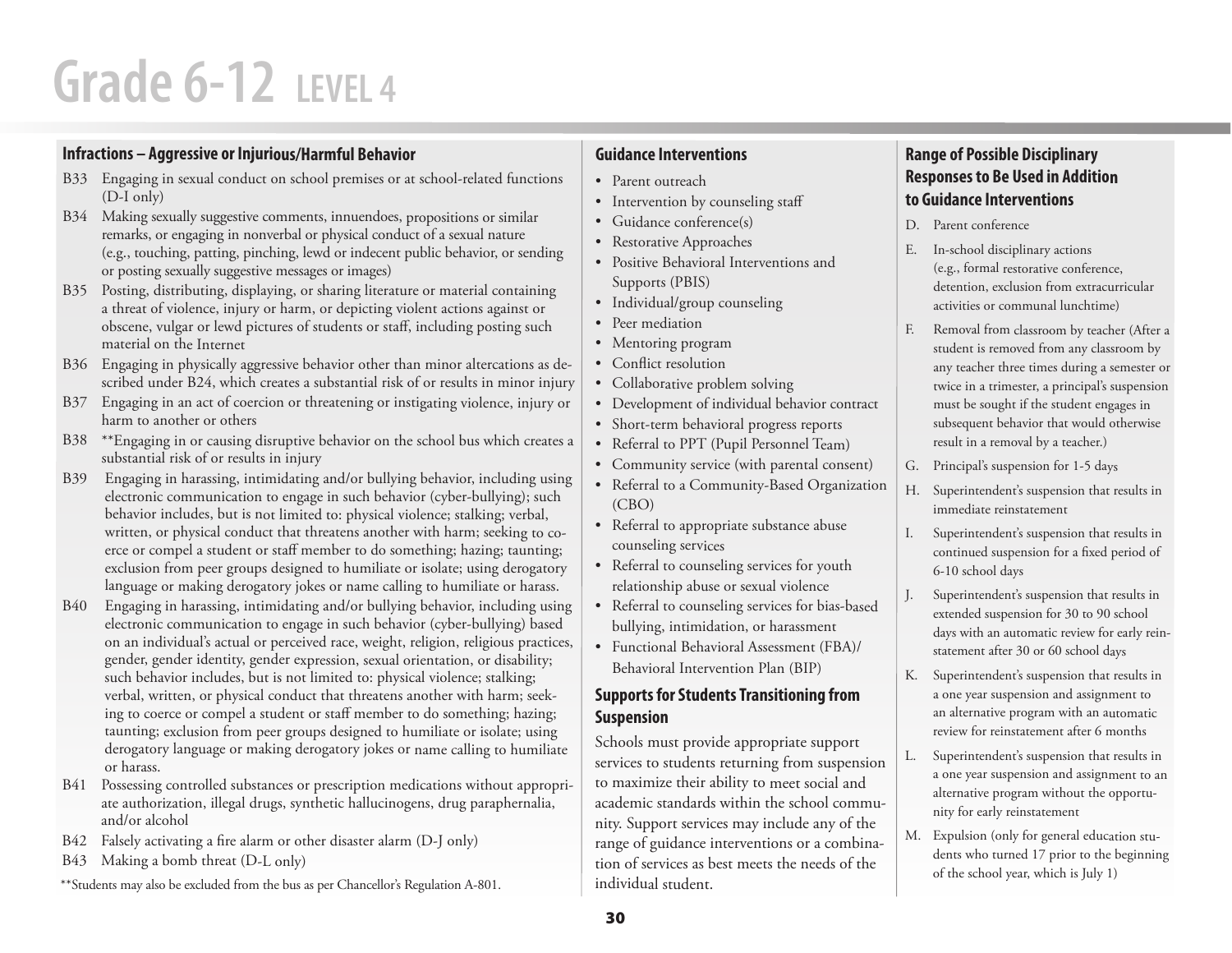## **Grade 6-12 LEVEL 4 continued**

### **Infractions – Aggressive or Injurious/Harmful Behavior**

- B44 Taking or attempting to take property belonging to another or belonging to the school without authorization, without using force or intimidating behavior. (D-J only)
- B45 Creating a substantial risk of serious injury by either recklessly engaging in behavior, and/or using an object that appears capable of causing physical injury (e.g., lighter, belt buckle, umbrella, or laser pointer)  $(D-M)$
- B46 Causing <sup>a</sup> serious injury by either recklessly engaging in behavior, and/or using an object that appears capable of causing physical injury (e.g., lighter, belt buckle, umbrella, or laser pointer) (G-M only)
- B47 Inciting/causing a riot (G-M only)
- B48 \*\*Possessing or selling any weapon as defined in Category II (G-M only)
- B49 Using controlled substances or prescription medication without appropriate authorization, or using illegal drugs, synthetic hallucinogens, and/or alcohol. (D-M)
- \*\*Before requesting <sup>a</sup> suspension for possession of an article listed in Category II for which a purpose other than infliction of physical harm exists, e.g., a nail file, the principal must consider whether there are mitigating factors present. In addition, the principal must

consider whether an imitation gun is realistic looking by considering

factors such as its color, size, shape, appearance and weight.

### **Guidance Interventions**

- • Parent outreach
- • Intervention by counseling staff
- • Guidance conference(s)
- • Restorative Approaches
- • Positive Behavioral Interventions and Supports (PBIS)
- • Individual/group counseling
- • Peer mediation
- • Mentoring program
- • Conflict resolution
- • Collaborative problem solving
- • Development of individual behavior contract
- • Short-term behavioral progress reports
- • Referral to PPT (Pupil Personnel Team)
- • Community service (with parental consent)
- • Referral to <sup>a</sup> Community-Based Organization (CBO)
- • Referral to appropriate substance abuse counseling services
- • Referral to counseling services for youth relationship abuse or sexual violence
- • Referral to counseling services for bias-based bullying, intimidation, or harassment
- • Functional Behavioral Assessment (FBA)/ Behavioral Intervention Plan (BIP)

### **Supports for Students Transitioning from Suspension**

Schools must provide appropriate support services to students returning from suspension to maximize their ability to meet social and academic standards within the school community. Support services may include any of the range of guidance interventions or a combination of services as best meets the needs of the individual student.

- D. Parent conference
- E. In-school disciplinary actions (e.g., formal restorative conference, detention, exclusion from extracurricular activities or communal lunchtime)
- F. Removal from classroom by teacher (After a student is removed from any classroom by any teacher three times during a semester or twice in a trimester, a principal's suspension must be sought if the student engages in subsequent behavior that would otherwise result in a removal by a teacher.)
- G. Principal's suspension for 1-5 days
- H. Superintendent's suspension that results in immediate reinstatement
- I. Superintendent's suspension that results in continued suspension for a fixed period of 6-10 school days
- J. Superintendent's suspension that results in extended suspension for 30 to 90 school days with an automatic review for early reinstatement after 30 or 60 school days
- K. Superintendent's suspension that results in a one year suspension and assignment to an alternative program with an automatic review for reinstatement after 6 months
- L. Superintendent's suspension that results in a one year suspension and assignment to an alternative program without the opportunity for early reinstatement
- M. Expulsion (only for general education students who turned 17 prior to the beginning of the school year, which is July 1)